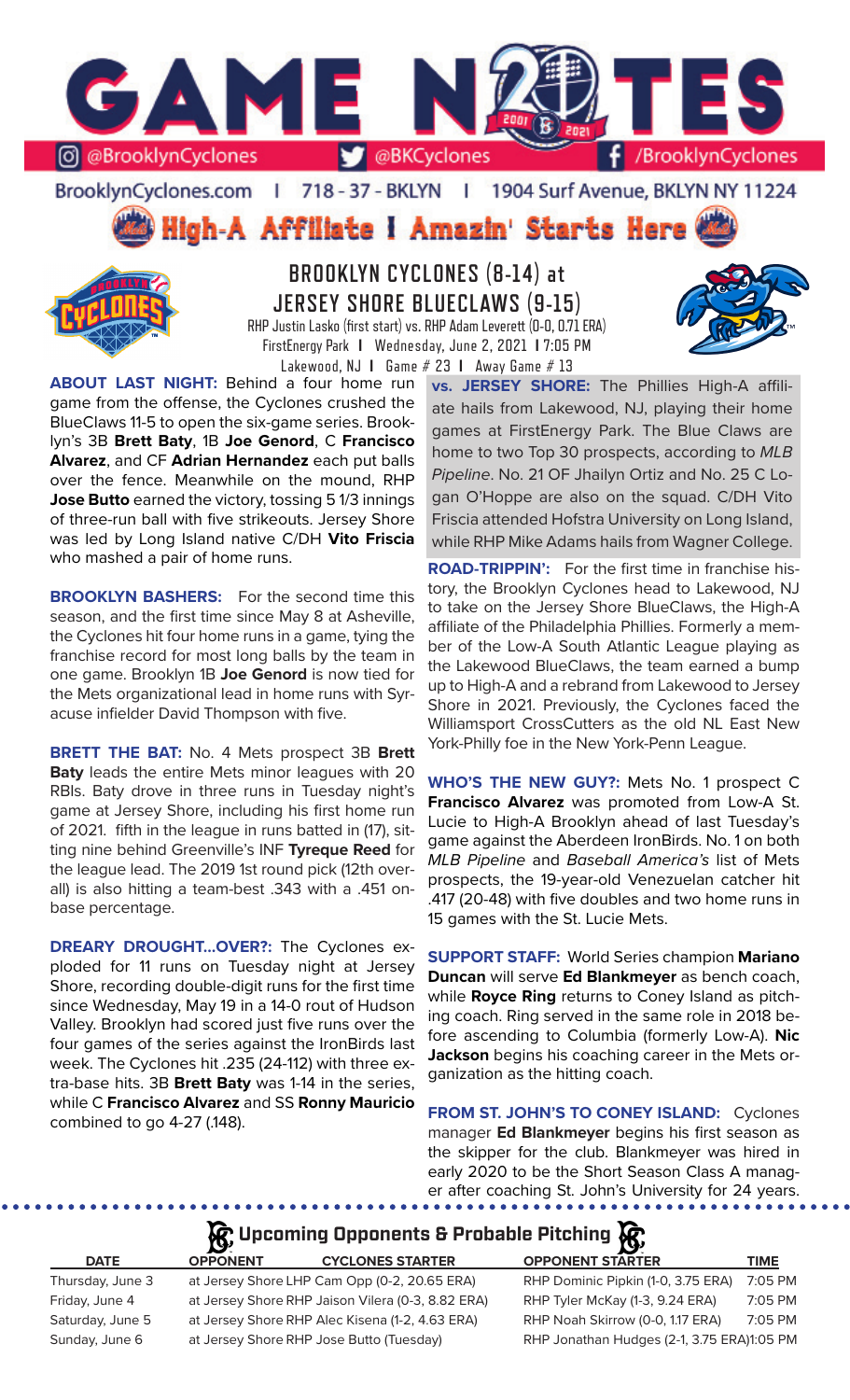### **JUNE 2 AT JERSEY SHORE STARTING PITCHER PAGE 2**

|                                                                                                                                                                                                                                                                                                                                                                                                                                                                                            | JUSTIN LASKO<br># 47                     |                      | <b>RHP</b> |
|--------------------------------------------------------------------------------------------------------------------------------------------------------------------------------------------------------------------------------------------------------------------------------------------------------------------------------------------------------------------------------------------------------------------------------------------------------------------------------------------|------------------------------------------|----------------------|------------|
|                                                                                                                                                                                                                                                                                                                                                                                                                                                                                            | Height: 6-4                              | Weight: 208          |            |
|                                                                                                                                                                                                                                                                                                                                                                                                                                                                                            | <b>Bats: Right</b>                       | <b>Throws: Right</b> |            |
|                                                                                                                                                                                                                                                                                                                                                                                                                                                                                            | Date of Birth: March 16, 1997            | Age: 24              |            |
|                                                                                                                                                                                                                                                                                                                                                                                                                                                                                            | Hometown: Bridgeport, CT                 |                      |            |
|                                                                                                                                                                                                                                                                                                                                                                                                                                                                                            | <b>College: UMass</b>                    |                      |            |
|                                                                                                                                                                                                                                                                                                                                                                                                                                                                                            | How Obtained: Mets 30th-round pick, 2019 |                      |            |
| $\blacksquare$ $\blacksquare$ $\blacksquare$ $\blacksquare$ $\blacksquare$ $\blacksquare$ $\blacksquare$ $\blacksquare$ $\blacksquare$ $\blacksquare$ $\blacksquare$ $\blacksquare$ $\blacksquare$ $\blacksquare$ $\blacksquare$ $\blacksquare$ $\blacksquare$ $\blacksquare$ $\blacksquare$ $\blacksquare$ $\blacksquare$ $\blacksquare$ $\blacksquare$ $\blacksquare$ $\blacksquare$ $\blacksquare$ $\blacksquare$ $\blacksquare$ $\blacksquare$ $\blacksquare$ $\blacksquare$ $\blacks$ |                                          |                      |            |

**THE RETURN:** Justin Lasko makes his first High-A start with the Brooklyn Cyclones, having been called up from Low-A St. Lucie over the weekend. Lasko pitched with Brooklyn in 2019 when the team was at Short Season Class A status.

|             |            |            |     |                      |   | 2021 GAME-BY-GAME |                |   |    |            |
|-------------|------------|------------|-----|----------------------|---|-------------------|----------------|---|----|------------|
|             |            |            |     | Low-A St. Lucie Mets |   |                   |                |   |    |            |
| <b>DATE</b> | <b>OPP</b> | <b>DEC</b> | IP  | н                    | R | ER                | <b>BB</b>      | κ | ΗR | <b>AVG</b> |
| 5/26        | vs. DBT    |            | 8.0 | 5                    |   |                   | O              | 8 |    | .185       |
| 5/20        | @PMB       | W          | 5.0 | $\overline{2}$       | 0 | 0                 | $\overline{2}$ | 6 | O  | .189       |
| 5/14        | @DBT       |            | 6.0 | 5                    | 2 | $\mathcal{P}$     |                | 4 | O  | .216       |
| 5/7         | vs. JUP    | W          | 4.0 | 3                    | 2 | $\mathcal{P}$     |                |   |    | .200       |
|             |            |            |     |                      |   |                   |                |   |    |            |

**LASTING START:** Lasko turned in an eight-inning, eight-strikeout performance against Daytona on Wednesday for St. Lucie. It was the longest outing of his professional career.

**NEW MAN:** Lasko broke camp with St. Lucie as a starter/ piggybacker. The righty pitched 23 innings and posted 25 strikeouts with a 1.96 ERA. He allowed four walks and two home runs with an opponents average of .185.

**2019:** Lasko pitched 10 times for Brooklyn, posting a 1.43 earned run average in all relief appearances. He was called up to Low-A Columbia and made 11 appearances (one start), posting a 2.57 ERA.

**MADDUX MAN:** Lasko, during his time with UMass, pitched a "Maddux" on April 12, 2019, earning a complete-game shutout while throwing just 96 pitches against George Washington.

**COLLEGE:** The UMass product pitched for four seasons with the Minutemen before earning a senior season draft selection by the Mets. In his final campaign, he led the Atlantic 10 Conference in innings (88.1), complete games (4), and shutouts (2). He was also ranked fifth with 82 strikeouts.



Behind in count

| $K\%$        | BB%   | <b>HR/9</b> |
|--------------|-------|-------------|
| 29%          | 4.7%  | 0.78        |
| <b>BABIP</b> | GB%   | <b>FIP</b>  |
| .241         | 52.7% | 3.52        |

### **LASKO'S SEASON AND CAREER HIGHS**

| 2021 Season                |                              | Career                        |
|----------------------------|------------------------------|-------------------------------|
| 8 (5/26 vs. Daytona)       | <b>Strikeouts</b>            | 8 (5/26/21 vs. Daytona)       |
| None                       | <b>Double Digit K Games</b>  | None                          |
| 5 (2x, 5/20 at Palm Beach) | <b>High Hits, Game</b>       | 5 (5/20/21 at Palm Beach)     |
| 1(2x, 5/26 vs. Daytona)    | High HR, Game                | 1 (5x, 5/26/21 vs. Daytona)   |
| 2 (2x, 5/14 at Daytona)    | <b>High Runs, Game</b>       | 3 (6/30/19 vs. Lowell)        |
| 2 (5/29 at Palm Beach)     | <b>High Walks, Game</b>      | 2 (3x, 5/29/21 at Palm Beach) |
| 8.0 (5/26 vs. Daytona)     | <b>Innings Pitched, Game</b> | 8.0 (5/26/21 vs. Daytona)     |
| None                       | <b>Complete Games</b>        | None                          |
| None                       | <b>Shutouts</b>              | None                          |
|                            |                              |                               |

|                |   | <b>CATCHER ERA</b>                         |            |                                                       |
|----------------|---|--------------------------------------------|------------|-------------------------------------------------------|
| <b>NAME</b>    | G | ER                                         | <b>INN</b> | <b>ERA</b>                                            |
| Alvarez        | 3 | 21                                         | 25         | 7.56                                                  |
| Mena           |   | 17                                         | 35         | 4.37                                                  |
| Senger         | 9 | 44                                         | 81         | 4.89                                                  |
| Uriarte        | 6 | 27                                         | 49         | 4.96                                                  |
|                |   | <b>CYCLONES STARTING PITCHER BREAKDOWN</b> |            |                                                       |
| <b>STARTER</b> |   |                                            |            | <b>GS Quality StartsRun SupportRS/Start BC Record</b> |
| Butto, Jose    | 5 |                                            | 25         | 5.0<br>$3-2$                                          |

| Butto, Jose    |   | 25 | 5.0 | $3-2$   |
|----------------|---|----|-----|---------|
| Kisena, Alec   | 0 | 18 | 6.0 | $1 - 2$ |
| Opp, Cam       | 0 | 4  | 4.0 | $0 - 2$ |
| Rojas, Oscar   |   | 21 | 5.3 | $1 - 3$ |
| Vilera, Jaison | O | 14 | 3.5 | $O - 4$ |
| Walker, Josh   |   | 27 | 6.8 | $3-1$   |

| W-L     | <b>ERA</b> | IP. |                    |    |     | <b>HR</b>               | <b>AVG</b>                       |             | W-L                           | <b>ERA</b>                                  | IP. | R       | ER                                      |    | K         | <b>HR</b> | <b>AVG</b>    |
|---------|------------|-----|--------------------|----|-----|-------------------------|----------------------------------|-------------|-------------------------------|---------------------------------------------|-----|---------|-----------------------------------------|----|-----------|-----------|---------------|
| 5-11    | 6.60       |     | 74                 | 67 |     | 16                      | 261                              | <b>HOME</b> | $3 - 7$                       | 445                                         |     | -49     | 44                                      |    |           | 5         | .249          |
| $3 - 3$ | 4.20       |     | 58                 | 46 | 116 |                         | .243                             |             | 5-7                           | 6.24                                        |     |         | 70                                      | 48 | 129       | 18        | .254          |
| $8-14$  |            |     |                    |    |     |                         |                                  |             | $8-14$                        | 5.12                                        |     |         |                                         |    |           |           | .252          |
|         |            |     | 91.1 93<br>98.2 92 | HR |     | ER BB K<br>40 100<br>46 | 5.12 190.0 185 132 108 86 216 23 |             | <b>I ROAD</b><br>.252   TOTAL | <b>BROOKLYN CYCLONES PITCHING BREAKDOWN</b> |     | 89.0 83 | . H. 5<br>101.0 102 83<br>190.0 185 132 |    | BB<br>-38 | - 87      | 108 86 216 23 |

## **BULLPEN NOTES**

-RHP Allan Winans has a team-low 1.64 FIP, having allowed no home runs, no hit batters. Winans has struck out eight and walked one.

-RHP Allan Winans leads the club's pitching staff with a team-high 38.5% strikeout rate and team-fewest 4.8% walk rate.

-Hard-throwing RHP Bryce Montes de Oca recorded six straight scoreless outings prior to allowing two runs against Aberdeen on Tuesday.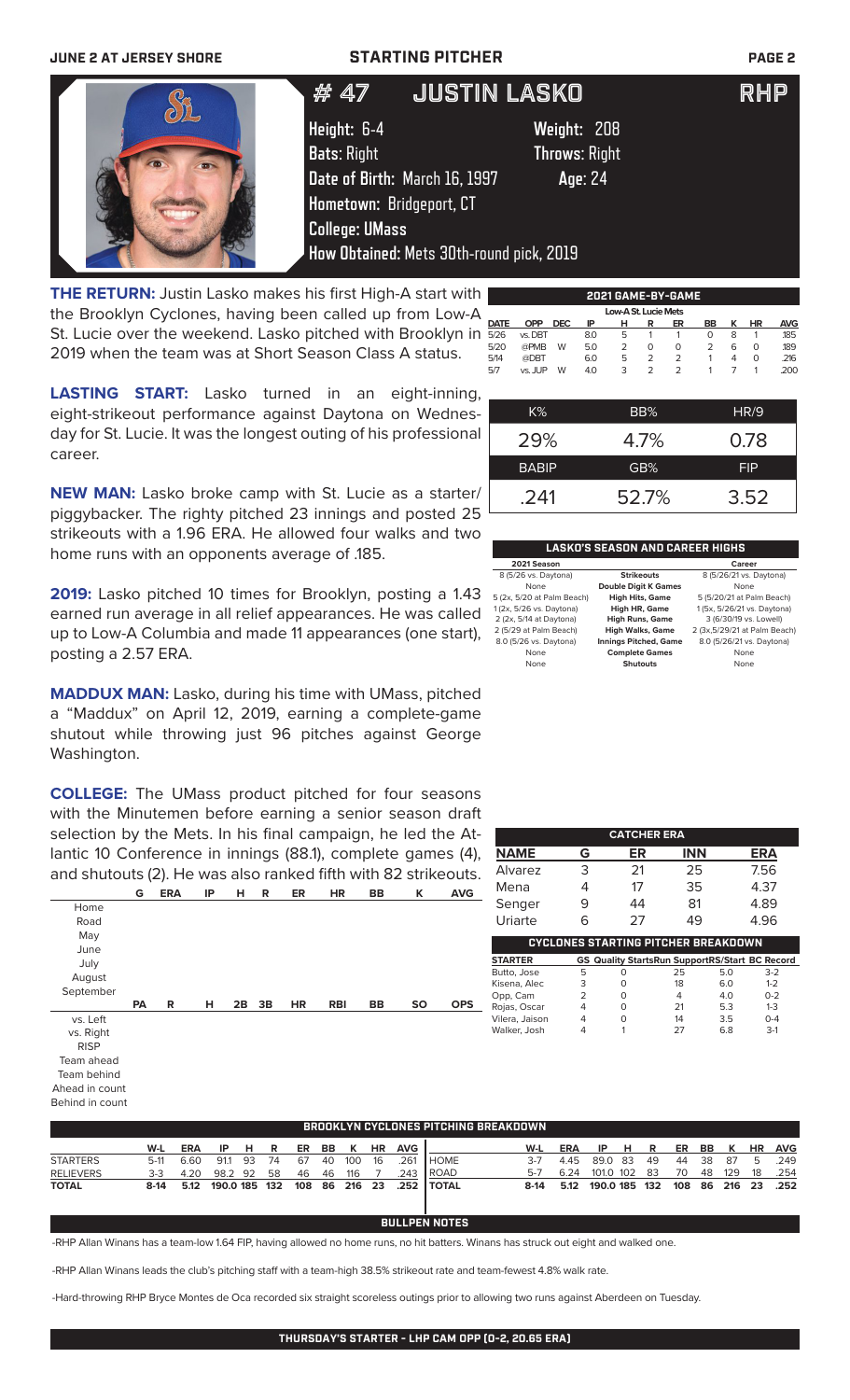### **JUNE 2 AT JERSEY SHORE BATTING PAGES PAGE 3 # 22 BRETT BATY - INF .343, 1 HR, 20 RBI, .424 wOBA, wRC+ 168 Last Game:** 3-4, 2B, HR, 3 RBI, 2 R, BB**Home:** 9-30 **Last HR:** 6/1 at Jersey Shore **Season High, Hits:** 4 (5/19 vs. HV)) **RISP:** 14-23 (.609) **Road:** 14-36 **Multi-Hit Games:** 7 (6/1 at Jersey Shore) **Season High, Runs:** 2 (2x, 6/1 at JS) **Streak:** 1 G (3-4) **vs. JS:** 3-4 **Multi-RBI Games:** 6 (6/1 at Jersey Shore) **Season High, RBI:** 4 (5/19 vs. HV) **Season High, SB:** 1 (2x, 5/19 vs. HV) • Enters his third year in the Mets organization...Rated as the No. 4 prospect in the Mets system and the No. 94 prospect in baseball according to *MLB Pipeline* • Earned a non-roster invitation to Spring Training in 2021, collecting a double and a single in 10 games and 10 at-bats • Joined the Alternate Training Site in Brooklyn in 2020 • Spent the majority of his first pro season with Kingsport (R) before a promotion to Brooklyn to finish the 2019 season, winning the league title with the Cyclones • Committed to the University of Texas before signing with the Mets **# 2 RONNY MAURICIO - INF .259, 4 HR, 16 RBI, .347 wOBA, wRC+ 120 Last Game: 1-5, 3B, 2 RBI, R Home: 6-35 Last HR: 5/16 at Greenville <b>Season High, Hits:** 3 (2x, 5/16 at Greenville) **Season High, Hits:** 3 (2x, 5/16 at Greenville) **RISP: 6-19 (316) Reason High, Buns:** 2 (3x 5/16 at **RISP:** 6-19 (.316) **Road:** 15-46 **Multi-Hit Games:** 3 (5/16 at Greenville) **Season High, Runs:** 2 (3x,5/16 at Greenville) **Streak:** 1 G (1-5) **vs. JS:** 1-5 **Multi-RBI Games:** 4 (6/1 at Jersey Shore) **Seaon High, RBI:** 4 (2x, 5/16 at Greeville) **Season High, SB:** 1 (5/23 vs. HV) • Enters his fifth year in the Mets organization...Rated as the No. 2 prospect in the Mets system and the No. 58 prospect in baseball according to *MLB Pipeline* • Non-roster invitee to Spring Training for the third consecutive season...Spent 2020 at the Mets Alternate Site and had one at-bat with the Tigres del Licey in the Dominican Winter League • Named a South Atlantic League mid-season All-Star with Columbia (A) in 2019 • Won the 2018 GCL Mets Sterling Award, given to the team's most valuable player...Signed with the Mets as a 16-year-old. **# 8 ANTOINE DUPLANTIS - OF .276, 1 HR, 5 RBI, .339 wOBA, wRC+ 115 Last Game:** 2-4, 2 R, BB **Home:** 5-30 **Last HR:** 5/6 at Asheville **RISP:** 5-16 (5/16 at Asheville **RISP:** 5-15 (533) **Cast Game:** 2-4, 2 R, BB **Road:** 15-46 **Multi-Hit Games:** 6 (6/1 at Jersey Shore) **Season High, Hits:** 4 (5/16 at Greenville)<br> **RISP:** 5-15 (.333) **Road:** 15-46 **Multi-Hit Games:** 6 (6/1 at Jersey Shore) **Season High, Run Multi-RBI Games:** 1 (5/12 at Greenville) **Season High, SB:** 1 (2x, 5/16 at Greenville) • Enters his third year in the Mets organization...Spent his draft year with Brooklyn and scored the game-winning run against Lowell in the 2019 NYPL Championship Recorded eight outfield assists in 47 games to lead Brooklyn • Finished his LSU career with 359 hits, most in school history and second-most in SEC history behind Cyclones outfielder Jake Mangum (383 hits)...Never finished a season at LSU hitting lower than .316 • Drafted in the 19th round by Cleveland in 2018 but did not sign...Brother, Armond, holds the world record in the pole vault with a height of 6.18 meters. **# 20 JOE GENORD - INF**<br> **123** Last HR: 6/1 at Jersey Shore **.254, 5 HR, 11 RBI, .353 wOBA, wRC+ 123**<br>
RISP: 1-13 (.077) Road: 12-41 **RISP: 1-13 (.077)** Road: 12-41 **RISP: 1-13 (.077)** Road: 12-41 **RISP: 1-13 (.077) Last Game:** 1-5, HR, 2 RBI, BB **Home:** 6-31 **Last HR:** 6/1 at Jersey Shore **Season High, Hits:** 3 (2x, 5/19 vs. HV) **RISP:** 1-13 (.077) **Road:** 12-41 **Multi-Hit Games:** 3 (5/19 vs. Hudson Valley) **Season High, Runs:** 3 (2x, 5/19 vs. HV) **Streak:** 2 G (2-8) **vs. JS:** 1-5 **Multi-RBI Games:** 3 (6/1 at Jersey Shore) **Season High, RBI:** 3 (5/8 at Asheville) **Season High, SB:**  • Enters his third year in the Mets organization...Named to the NYPL All-Star team and won a league title with Brooklyn in 2019 • Led the Cyclones with nine home runs and 44 RBIs...Earned Player of the Week honors with the Cyclones during the week of July 7. Two-time All-AAC honoree who led USF in home runs in each of his three seasons • Also drafted by the Los Angeles Dodgers in the 19th round of the 2015 draft. **# 16 JOSE MENA - C .095, 0 HR, 2 RBI, .159 wOBA, wRC+ 3 Last Game:** DNP **Home:** 0-10 **Last HR: Season High, Hits:** 1 (2x, 5/14 at Greenville) **RISP:** 0-4 (.000) **Road: 2-11 <b>Road: 2-11 Multi-Hit Games: Season High, Runs: 1 (2**x, 5/16 at Greenville) **Streak: vs. ABD:** 0-3 **Multi-RBI Games: Season High, RBI:** 1 (2x, 5/21 vs. HV) **Season High, SB:**  • Enters his sixth year in the Mets organization • Won a 2019 NYPL Championship with Brooklyn, posting his best offensive season as a professional, posting career highs in batting average, hits, home runs, RBIs, and runs • Has caught 81% of would-be base stealers (51 of 81) in his previous four seasons in the system. **# 12 GERSON MOLINA - OF .098, 0 HR, 0 RBI, .133 wOBA, wRC+ -14 Last Game: DNP Home: 3-16 Last HR: Season High, Hits: 1** (3x, 5/27 vs. ABD G2)<br> **RISP:** 0-13 (000) **Road: 1-25 Multi-Hit Games: Season High, Runs: 1 (2x, 5/27 vs. ABD G1)** Last Game: 1-5, HR, RBI, R<br> **RISP:** 2-10 (.200) **Reason High, Riss:** 2 (5/25 vs. Aberdeen) **RISP:** 2-10 (.200) **Reason Righ, Runs:** 1 (6/1 at JS) **RISP:** 2-10 (.200) **Road: 3-18 Road: 3-18 Multi-Hit Games:** 1 (5/25 vs. Aberdeen) **Streak:** 4 G (5-15) **Streak: 4 G** (5-15) **Streak:** 4 G (5-15) **vs. JS:** 1-5 **Multi-RBI Games: Season High, RBI:** 1 (6/1 at JS) **Season High, SB:**  • Enters his fifth year in the Mets organization...received 5/8 from extended spring training after the injury to OF Scott Ota. • Ranked the No. 30 Prospect in the NYM system by *MLB Pipeline...*Limited to four games with the GCL Mets in 2019 due to hamstring injuries. • Hit .261 with five homers and 34 RBIs in 63 games in the Dominican Summer League in 2018. • Signed for \$1.5 million by the Mets in 2017 **# 35 ADRIAN HERNANDEZ - OF .171, 1 HR, 1 RBI, .210 wOBA, wRC+ 35 Last Game:** 1-5, R **Home:** 4-17 **Last HR:** 5/23 vs. Hudson Valley **Season High, Hits:** 2 (5/23 vs. HV) **RISP:** 0-3 **Road:** 1-5 **Multi-Hit Games:** 1 (5/23 vs. Hudson Valley) **Season High, Runs:** 1 (2x, 5/27 vs. ABDG1) **Multi-RBI Games:** 1 (5/23 vs. Hudson Valley) **Season High, SB:**  • Enters his third year in the Mets organization...Called up from Low-A St. Lucie on Saturday, May 22 • Hit .340 (17-50) in 14 games with the St. Lucie Mets in 2021, collecting three doubles and six walks with a stolen base • Spent his first few games as a pro with Brooklyn in 2019, hitting .136 in 16 games before being sent to the GCL Mets (37 G, .295/2/23/.413) • Drafted by the Mets out of Fresno State in the 6th round of the 2019 MLB Draft **# 9 ZACH ASHFORD - OF .227, 1 HR, 3 RBI, .316 wOBA, wRC+ 101 Last Game: 1-5, HR, 2 RBI, R Home: 2-12 Last HR:** 6/1 at Jersey Shore **Season High, Hits: 1** (3x, 6/1 at JS)<br>**RISP:** 1-3 **Season High, Runs: 1** (6/1 at JS) **RISP:** 1-3 **Road:** 1-5 **Multi-Hit Games: Season High, Runs:** 1 (6/1 at JS) **Multi-RBI Games:** 1 (6/1 at Jersey Shore) **Season High, RBI:** 2 (6/1 at JS)<br>**Season High, RBI:** 2 (6/1 at JS) • Enters his fourth year in the Mets organization...Called up from Low-A St. Lucie on Monday, May 24...19 years old, turning 20 on November 19 • Ranks as the No. 1 prospect in the Mets system according to both *MLB Pipeline* and *Baseball America*...Ranked as No. 4 catching prospect in baseball and the No. 38 prospect in the game according to *MLB Pipeline* • Hit .417 (20-48) with five doubles, two home runs, and 12 RBIs in 15 games with St. Lucie...Struck out seven times and walked 15...went 2-for-4 in stolen bases • Non-roster invitee to Mets Spring Training...Signed with NYM on July 2, 2018 **# 19 FRANCISCO ALVAREZ - C .176, 1 HR, 3 RBI, .218 wOBA, wRC+ 39**

• Enters his fourth season in the Mets organization, having played just one season

• Played 93 games with the Columbia Fireflies (A) in 2019...Struck out 106 times in 326 plate appearances (33% strikeout rate)

• Received a signing bonus of \$175,000

• Played four seasons in the Cuban National Series with Ciego de Avila, hitting .231 over 93 career games and just 26 plate appearances.

**Streak:** 2 G (2-6) **vs. ABD:** 2-6 **Multi-RBI Games: Season High, RBI: Season High, SB:** 

**RISP:** 0-13 (.000) **Road:** 1-25 **Multi-Hit Games: Season High, Runs:** 1 (2x, 5/27 vs. ABD G1)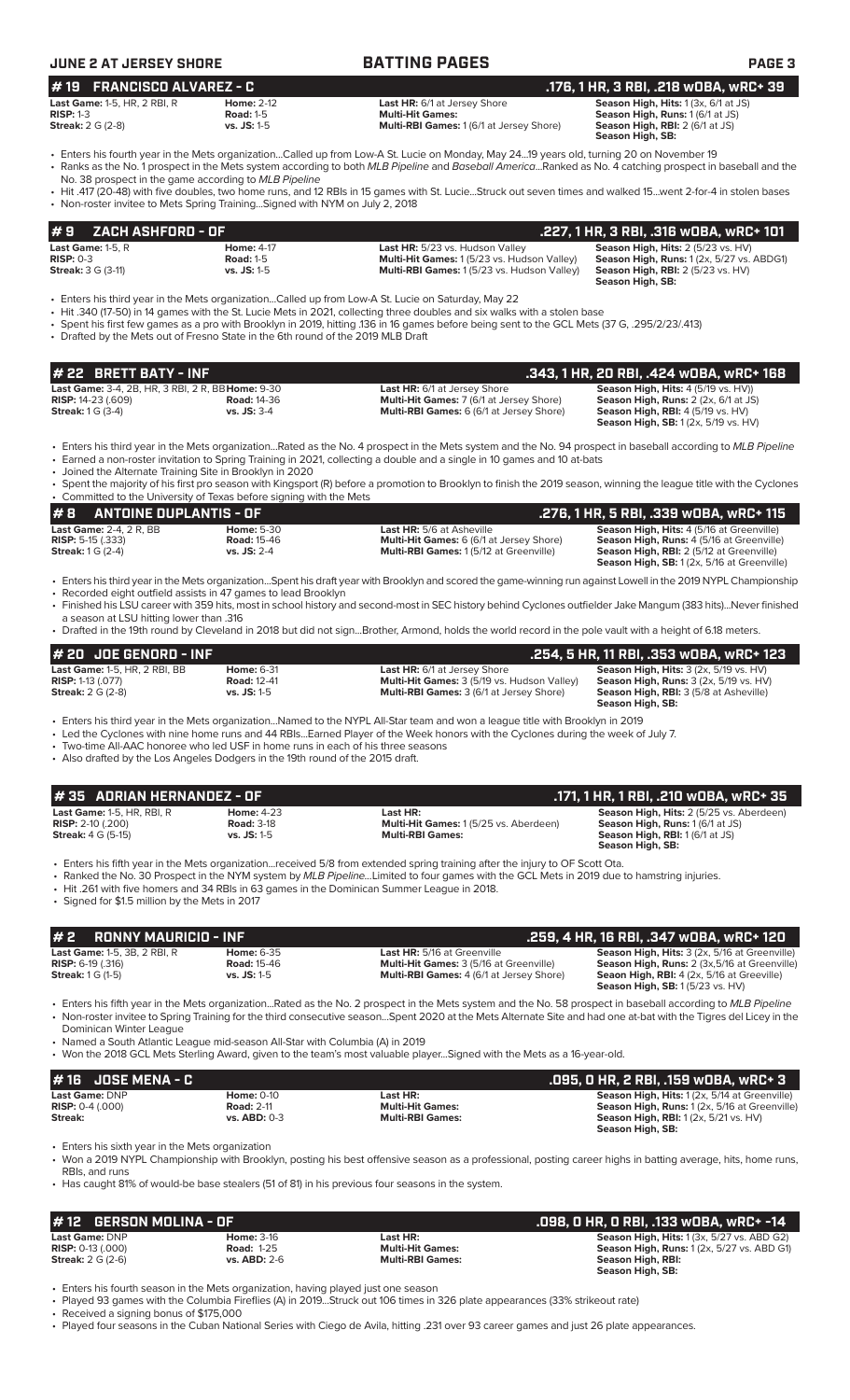| <b>JUNE 2 AT JERSEY SHORE</b>                                                                                                                                                                                                                                                                              |                                                        | <b>BATTING PAGES</b>                                                                                                                                                                                                                                                             | PAGE 4                                                                                                                                                                     |
|------------------------------------------------------------------------------------------------------------------------------------------------------------------------------------------------------------------------------------------------------------------------------------------------------------|--------------------------------------------------------|----------------------------------------------------------------------------------------------------------------------------------------------------------------------------------------------------------------------------------------------------------------------------------|----------------------------------------------------------------------------------------------------------------------------------------------------------------------------|
| $#19$ LUKE RITTER - INF                                                                                                                                                                                                                                                                                    |                                                        |                                                                                                                                                                                                                                                                                  | .247, 4 HR, 12 RBI, .319 wOBA, wRC+ 102                                                                                                                                    |
| Last Game: 1-4, RBI, BB<br><b>RISP: 3-22 (.136)</b><br><b>Streak:</b> 2 G (3-7)                                                                                                                                                                                                                            | <b>Home: 6-31</b><br><b>Road: 12-42</b><br>vs. JS: 1-4 | Last HR: 5/29 vs. Aberdeen<br>Multi-Hit Games: 4 (5/29 vs. Aberdeen)<br>Multi-RBI Games: 3 (5/16 at Greenville)                                                                                                                                                                  | Season High, Hits: 3 (5/11 at Greenville)<br>Season High, Runs: 2 (5/8 at Asheville)<br>Season High, RBI: 3 (5/16 at Greenville)<br>Season High, SB: 1(5/12 at Greenville) |
| • Led Brooklyn in 2019 in games played (68), runs (39), doubles (15), and walks (33)<br>• Two-time First Team All-AAC honoree<br>• Also drafted by the Minnesota Twins in the 37th round of the 2018 MLB Draft<br>• Played linebacker at Rockhurst High School and set the school record with 184 tackles. |                                                        | Enters his third year in the Mets organizationWon a New York-Penn League title with Brooklyn in 2019                                                                                                                                                                             |                                                                                                                                                                            |
| <b>BLAKE TIBERI - INF/OF</b><br><b>#4</b>                                                                                                                                                                                                                                                                  |                                                        |                                                                                                                                                                                                                                                                                  | .200, 0 HR, 1 RBI, .295 w0BA, wRC+ 87                                                                                                                                      |
| Last Game: DNP<br><b>RISP: 1-11 (.091)</b><br>Streak:                                                                                                                                                                                                                                                      | <b>Home: 4-14</b><br><b>Road: 5-36</b><br>vs. ABD: 2-4 | Last HR:<br><b>Multi-Hit Games:</b> 2 (5/27 vs. Aberdeen - G2)<br><b>Multi-RBI Games:</b>                                                                                                                                                                                        | <b>Season High, Hits: 2 (2x, 5/27 vs. ABD G2)</b><br>Season High, Runs: 2 (5/22 vs. HV)<br>Season High, RBI: 1(5/8 at Asheville)<br>Season High, SB:                       |
| after just five games                                                                                                                                                                                                                                                                                      |                                                        | • Enters his sixth year in the Mets organizationReturns to Brooklyn for the first time since his pro debut year in 2016<br>• Spent parts of two seasons with Columbia and St. LucieUnderwent Tommy John surgery on his elbow on May 3, 2017, missing the remainder of the season |                                                                                                                                                                            |

• Has played second base, third base, left field and right field across more than 295 games

• 2016 Third Team All-ACC in final year in college.

| <b>#17 JUAN URIARTE - C /</b>                             |                                                               |                                                                | .174, O HR, O RBI, .213 wOBA, wRC+ 36                                                                                            |
|-----------------------------------------------------------|---------------------------------------------------------------|----------------------------------------------------------------|----------------------------------------------------------------------------------------------------------------------------------|
| Last Game: DNP<br>$RISP: 0-4$<br><b>Streak:</b> 1 G (1-3) | <b>Home: 2-11</b><br><b>Road: 2-12</b><br><b>vs. ABD: 1-3</b> | Last HR:<br><b>Multi-Hit Games:</b><br><b>Multi-RBI Games:</b> | <b>Season High, Hits: 1 (3x, 5/27 vs. ABD G1)</b><br>Season High, Runs: 2 (5/19 vs. HV)<br>Season High, RBI:<br>Season High, SB: |

• Enters his eighth year in the Mets organization...Spent 2019 with Columbia (A) and the GCL Mets (R)

- Injured in his first at-bat with Brooklyn in 2018 on Opening Day at Staten Island, missing the entire season
- Finished 10th in batting average in the Appalachian League with Kingsport in 2017, hitting .305
- Caught 16 of 44 (36%) would-be base stealers in 2019.

| #10 ANTHONY WALTERS - INF           |                   |                                                    | .188. O HR. 4 RBI. .266 wOBA. wRC+ 69         |
|-------------------------------------|-------------------|----------------------------------------------------|-----------------------------------------------|
| <b>Last Game: 1-4, R, BB</b>        | <b>Home: 5-19</b> | Last HR:                                           | <b>Season High, Hits: 2 (2x, 5/22 vs. HV)</b> |
| <b>RISP:</b> $4-11$ (.364)          | <b>Road: 1-13</b> | Multi-Hit Games: 2 (5/22 vs. Hudson Valley)        | <b>Season High, Runs:</b> $1(3x, 6/1$ at JS)  |
| <b>Streak:</b> $1 \text{ G } (1-4)$ | $vs.$ JS: 2-11    | <b>Multi-RBI Games: 2 (5/22 vs. Hudson Valley)</b> | <b>Season High, RBI:</b> 2 (2x, 5/22 vs. HV)  |
|                                     |                   |                                                    | Season High, SB:                              |

• Enters his second year and first season in the Mets organization...Selected as one of six by the Mets in the 2020 MLB Draft • Drafted with teammate Casey Schmitt (SFG) in the top 100 picks of the MLB Draft, setting a mark for the first time two Aztecs have been drafted top 100 since Taber Lee and current Cyclones pitching coach Royce Ring in 2002

- Hit .271 in just 16 games for the Aztecs in 2020...Transferred to SDSU from Mt. San Antonio College after the 2018 season
- Attended Cal and played one season with the Golden Bears in 2017

|      | <b>Hardest Hit Balls - 2021</b>   |                   |                  |                   |  |      |                   |                         |           |                          |
|------|-----------------------------------|-------------------|------------------|-------------------|--|------|-------------------|-------------------------|-----------|--------------------------|
| Date | Player                            | <b>Opponent</b>   | <b>Exit Velo</b> | Result            |  | Date | Player            | <b>Opponent</b>         | Exit Velo | Result                   |
| 6/1  | Adrian Hernandez                  | at Jersev Shore   | 109.8            | Home Run          |  | 5/21 | <b>Brett Baty</b> | vs. Hudson Valley 104   |           | Single                   |
| 6/1  | Ronny Mauricio                    | at Jersev Shore   | 109.6            | Triple            |  | 5/22 | Ronny Mauricio    | vs. Hudson Valley 103.8 |           | <b>Ground Ball Out</b>   |
| 6/1  | Francisco Alvarez at Jersey Shore |                   | 109.0            | Home Run          |  | 5/29 | Brett Baty        | vs. Aberdeen            | 103       | Fly Ball Out             |
| 5/25 | Francisco Alvarez                 | vs. Aberdeen      | 109              | Single            |  | 5/29 | Zach Ashford      | vs. Aberdeen            | 103.7     | <b>Groud Ball Single</b> |
| 5/23 | Havden Senger                     | vs. Hudson Vallev | 107              | <b>Home Run</b>   |  | 5/23 | Ronny Mauricio    | vs. Hudson Valley 102.6 |           | Line Drive Out           |
| 5/29 | Ronny Mauricio                    | vs. Aberdeen      | 107              | Line Drive Out    |  | 5/27 | Joe Genord        | vs. Aberdeen G1         | 102       | Line Drive Single        |
| 6/1  | <b>Brett Baty</b>                 | at Jersey Shore   | 106              | Home Run          |  | 5/21 | Jose Mena         | vs. Hudson Valley 102   |           | Line Drive Out           |
| 5/25 | Francisco Alvarez                 | vs. Aberdeen      | 105              | Line Drive Out    |  | 5/20 | Hayden Senger     | vs. Hudson Vallev       | 102       | <b>Triple</b>            |
| 5/20 | Adrian Hernandez                  | vs. Hudson Vallev | 105              | Ground Ball Out   |  |      |                   |                         |           |                          |
| 5/27 | <b>Brett Baty</b>                 | vs. Aberdeen G1   | 105              | Line Drive Single |  |      |                   |                         |           |                          |
| 5/29 | Joe Genord                        | vs. Aberdeen      | 104              | Single            |  |      |                   |                         |           |                          |

# **Home Run Chart**

| Date | Player                         | <b>Opponent</b> | Exit Velo   | Launch Angle | <b>Distance</b> | Date | Player        | <b>Opponent</b>                   | Exit Velo | Launch Angle | <b>Distance</b> |
|------|--------------------------------|-----------------|-------------|--------------|-----------------|------|---------------|-----------------------------------|-----------|--------------|-----------------|
| 5/4  | Hayden Senger                  | at Asheville    | $104.7$ mph | 21.3         | 389 ft.         | 5/18 | Joe Genord    | vs. Hudson Valley                 |           |              |                 |
| 5/5  | Luke Ritter                    | at Asheville    | $107.9$ mph | 8            | 326 ft.         | 5/23 | Zach Ashford  | vs. Hudson Vallev                 | 99 mph    | 29.9         | 394 ft.         |
| 5/6  | Antoine Duplantis at Asheville |                 | 93.7 mph    | 30.83        | 347 ft.         |      | Havden Senger | vs. Hudson Vallev                 | $107$ mph | 19.8         | 407 ft.         |
| 5/7  | Ronny Mauricio                 | at Asheville    | DID         | NOT          | REGISTER 5/29   |      | Luke Ritter   | vs. Aberdeen                      | 92 mph    | 35.7         | 363 ft.         |
| 5/8  | Luke Ritter                    | at Asheville    | $98.3$ mph  | 27.6         | 383 ft.         | 6/1  | Brett Baty    | at Jersey Shore                   | $106$ mph | 36.3         | 379 ft.         |
|      | Ronny Mauricio                 | at Asheville    | 99.2 mph    | 29.6         | $411$ ft.       |      | Joe Genord    | at Jersey Shore                   | $107$ mph | 27.5         | 449 ft.         |
|      | Cody Bohanek                   | at Asheville    | $102.5$ mph | 24.9         | 405 ft.         |      |               | Adrian Hernandez at Jersey Shore  | $109$ mph | 21.3         | 388 ft          |
|      | Joe Genord                     | at Asheville    | $101.6$ mph | 38.2         | 384 ft.         |      |               | Francisco Alvarez at Jersey Shore | $109$ mph | 20.38        | 416 ft.         |
| 5/11 | Joe Genord                     | at Greenville   | $106.1$ mph | 19.9         | $412$ ft.       |      |               |                                   |           |              |                 |
|      | Ronny Mauricio                 | at Greenville   | $103.9$ mph | 26.3         | 398 ft.         |      |               |                                   |           |              |                 |
| 5/13 | Jake Mangum                    | at Greenville   |             |              |                 |      |               |                                   |           |              |                 |
| 5/14 | Joe Genord                     | at Greenville   |             |              |                 |      |               |                                   |           |              |                 |
| 5/15 | Jake Mangum                    | at Greenville   |             |              |                 |      |               |                                   |           |              |                 |
| 5/16 | Luke Ritter                    | at Greenville   |             |              |                 |      |               |                                   |           |              |                 |
|      | Ronny Mauricio                 | at Greenville   |             |              |                 |      |               |                                   |           |              |                 |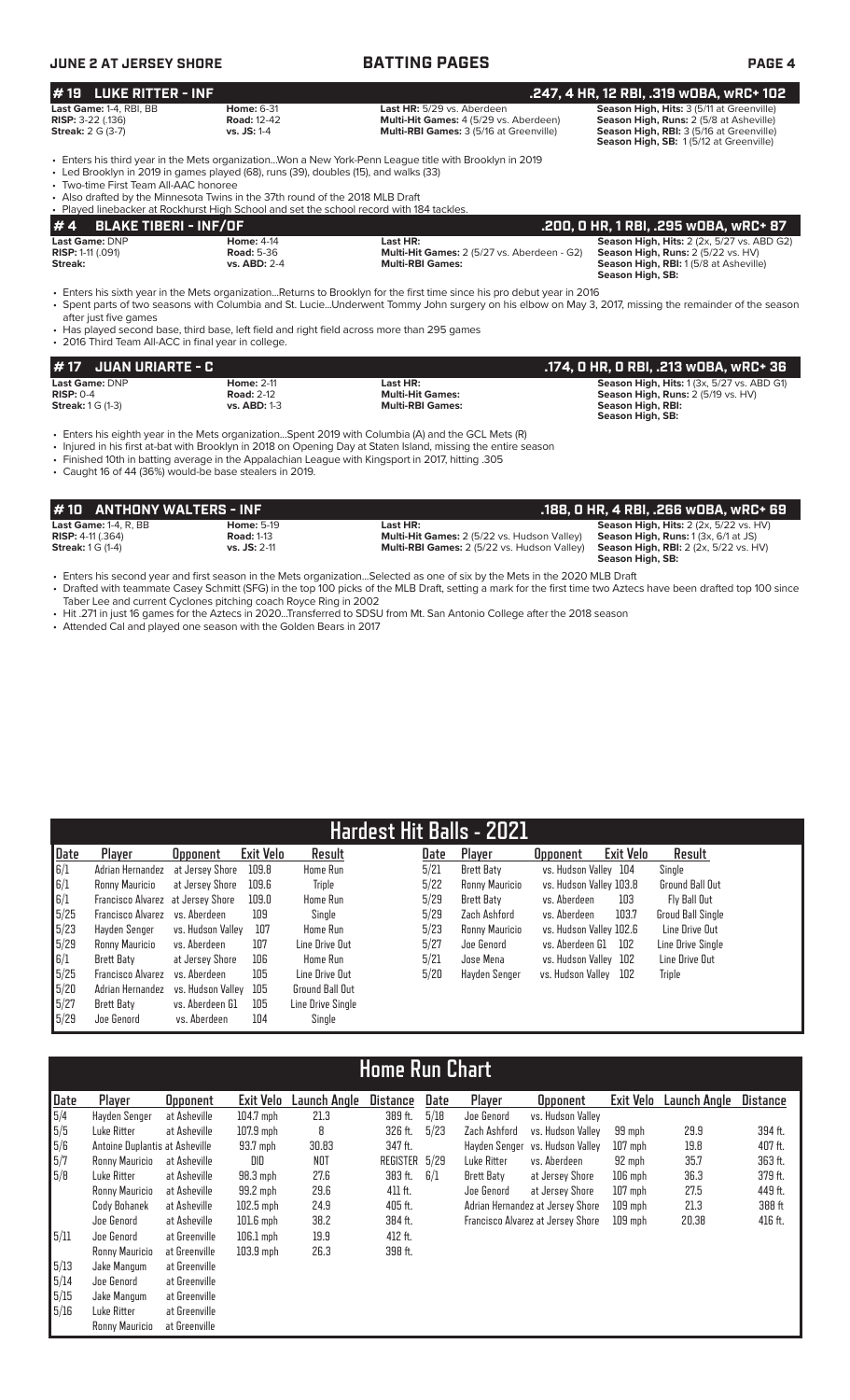| <b>JUNE 2 AT JERSEY SHORE</b>                                                                                                                                                                                                                                                                                                                                                                                                                |                                                         | <b>BULLPEN PAGE</b>                    |          |                                      |                        |            |                              |                              |                                |                                                                         |                                | <b>PAGE 5</b>                 |
|----------------------------------------------------------------------------------------------------------------------------------------------------------------------------------------------------------------------------------------------------------------------------------------------------------------------------------------------------------------------------------------------------------------------------------------------|---------------------------------------------------------|----------------------------------------|----------|--------------------------------------|------------------------|------------|------------------------------|------------------------------|--------------------------------|-------------------------------------------------------------------------|--------------------------------|-------------------------------|
| #18<br><b>ANDREW EDWARDS - LHP</b>                                                                                                                                                                                                                                                                                                                                                                                                           |                                                         | 27% K%, 9.8% BB%, 1.86 ERA, 0 SV       |          |                                      |                        |            | <b>LAST FIVE APPEARANCES</b> |                              |                                |                                                                         |                                |                               |
| Last App: 5/27vs.ABDG1Last Loss: 5/18 vs. HV<br>Leadoff: 1-7                                                                                                                                                                                                                                                                                                                                                                                 | SV/OP (Last):<br>Inherited Runners/Stranded: 3/3        |                                        | Holds:   | DATE<br>OPP                          |                        | <b>DEC</b> | <b>ANDREW EDWARDS</b><br>IP  | H R                          |                                | ER.<br>BB                                                               | K                              | <b>HR</b>                     |
| • Enters his third year in the Mets organizationStruck out the final batter in Game 3 of the 2019<br>NYPL Championship Series to win Brooklyn's first outright minor league baseball title in team his-                                                                                                                                                                                                                                      |                                                         |                                        |          | 5/8<br>5/14<br>5/18                  | @ASH<br>@GVL<br>vs. HV |            | 1.0<br>2.1<br>1.0            | $\circ$<br>$\mathbf{1}$<br>2 | $\circ$<br>0<br>$\mathbf{1}$   | 0<br>$\mathbf{1}$<br>$\circ$<br>$\mathbf{1}$<br>$\mathbf{1}$<br>$\circ$ | $\mathbf{1}$<br>3<br>2         | $\circ$<br>$\circ$<br>$\circ$ |
| tory<br>• Spent the entire 2019 season with the Cyclones, collecting three saves<br>• Went to New Mexico State for two seasons after pitching a pair of campaigns for Central Arizona.                                                                                                                                                                                                                                                       |                                                         |                                        |          | 5/22 vs. HV<br>5/27 vs. HV G1        |                        |            | 2.0<br>1.0                   | 2<br>$\overline{1}$          | 0<br>$\circ$                   | $\circ$<br>$\circ$<br>$\circ$<br>$\mathbf{1}$                           | 0<br>$\mathbf{1}$              | $\circ$<br>$\circ$            |
| #13<br><b>JOSH HEJKA - RHP</b>                                                                                                                                                                                                                                                                                                                                                                                                               |                                                         | 16 K%, 5 BB%, 5.68 ERA, 0 SV           |          | DATE OPP                             |                        | <b>DEC</b> | <b>JOSH HEJKA</b><br>IP      | н                            | R                              | ER<br>BB                                                                | K                              | <b>HR</b>                     |
| Last App: 5/27vs.ABDG2Last Loss:                                                                                                                                                                                                                                                                                                                                                                                                             | SV/OP (Last):                                           |                                        | Holds:   | 5/8                                  | @ASH                   |            | 1.1                          | 5                            | $\overline{7}$                 | 3<br>2                                                                  | $\circ$                        | 0                             |
| Leadoff: 2-7<br>. Enters his third year in the Mets organizationWon a 2019 NYPL title with Brooklyn, splitting time                                                                                                                                                                                                                                                                                                                          | <b>Inherited Runners/Stranded: 4/1</b>                  |                                        |          | 5/13<br>5/20                         | @GVL<br>vs. HV         |            | 1.0<br>3.0                   | $\overline{4}$<br>$\circ$    | 2<br>$\circ$                   | 2<br>$\circ$<br>$\circ$<br>$\circ$                                      | $\circ$<br>$\overline{2}$      | $\circ$<br>$\mathsf O$        |
| with the Cyclones and Kingsport Mets                                                                                                                                                                                                                                                                                                                                                                                                         |                                                         |                                        |          | 5/23<br>5/27 vs. ABDG2               | vs. HV                 | W          | 2.0<br>3.0                   | 3<br>$\overline{4}$          | 3<br>$\overline{2}$            | $\circ$<br>0<br>$\overline{2}$<br>$\Omega$                              | $\circ$<br>4                   | $\mathsf O$<br>$\circ$        |
| • Signed as a minor league free agent in mid-summer after pitching in six games with the Westside                                                                                                                                                                                                                                                                                                                                            |                                                         |                                        |          |                                      |                        |            |                              |                              |                                |                                                                         |                                |                               |
| Wolly Mammoths in the United Shore Baseball League<br>. Pitched all four years at Johns Hopkins, switching to submarine later in his career.                                                                                                                                                                                                                                                                                                 |                                                         |                                        |          | DATE OPP                             |                        | <b>DEC</b> | <b>BRIAN METOYER</b><br>IP   | H                            | R                              | ER.<br>BB                                                               | Κ                              | <b>HR</b>                     |
| #5<br><b>BRIAN METOYER - RHP</b>                                                                                                                                                                                                                                                                                                                                                                                                             |                                                         | 23 K%, 13 BB%, 4.91 ERA, 0 SV          |          | 5/12<br>5/15                         | @GVL<br>@GVL           | W<br>L     | 2.0<br>1.0                   | $\mathbf{1}$<br>3            | $\mathbf{1}$<br>$\overline{4}$ | $\mathbf 0$<br>$\circ$<br>2<br>$\overline{4}$                           | $\mathbf{1}$<br>$\overline{2}$ | $\circ$<br>$\circ$            |
| Last App: 5/29 vs. ABD Last Loss: 5/15 at GVL                                                                                                                                                                                                                                                                                                                                                                                                | SV/OP (Last):                                           |                                        | Holds:   | 5/19                                 | vs. HV                 |            | 2.0                          | $\circ$                      | $\mathsf O$                    | $\circ$<br>$\circ$                                                      | 2                              | $\circ$                       |
| Leadoff: 3-7, BB, HBP                                                                                                                                                                                                                                                                                                                                                                                                                        | <b>Inherited Runners/Stranded: 4/3</b>                  |                                        |          | 5/23<br>vs. HV<br>5/29 vs. ABD       |                        |            | 2.0<br>1.1                   | $\circ$<br>1                 | $\circ$<br>$\mathbf{1}$        | $\circ$<br>$\overline{1}$<br>2<br>$\mathbf{1}$                          | $\mathbf{1}$<br>$\overline{2}$ | $\circ$<br>$\circ$            |
| . Enters his fourth year in the Mets orgWon a New York Penn League title with Brooklyn in 2019<br>• Struck out 40 batters over 28.2 innings with BrooklynSpent his first professional season with                                                                                                                                                                                                                                            |                                                         |                                        |          |                                      |                        |            | <b>BRYCE MONTES DE OCA</b>   |                              |                                |                                                                         |                                |                               |
| <b>GCL Mets and Kingsport Mets</b>                                                                                                                                                                                                                                                                                                                                                                                                           |                                                         |                                        |          | DATE OPP<br>5/15                     | @GVL                   | DEC.       | IP<br>1.2                    | H<br>$\circ$                 | R<br>$\circ$                   | ER<br>BB<br>$\circ$<br>$\mathbf{1}$                                     | К<br>3                         | HR<br>$\circ$                 |
| • Joins Ronnie Robbins (30th, 1981 - Toronto) as the only two LSU-Alexandria Generals to be                                                                                                                                                                                                                                                                                                                                                  |                                                         |                                        |          | 5/19                                 | vs. HV                 |            | 1.0                          | $\mathbf{1}$                 | 0                              | $\circ$<br>$\circ$                                                      | 1                              | $\circ$                       |
| drafted by a MLB team in school history<br>• Native of Natchitoches (NACK-ah-tish), the oldest city in Louisiana (est. 1714).                                                                                                                                                                                                                                                                                                                |                                                         |                                        |          | 5/22<br>5/25 vs. ABD                 | vs. HV                 |            | 1.0<br>2.0                   | $\circ$<br>3                 | $\mathsf O$<br>2               | $\mathbf 0$<br>$\mathbf{1}$<br>$\overline{2}$<br>2                      | 2<br>2                         | $\circ$<br>$\circ$            |
| #43<br><b>BRYCE MONTES DE OCA - RHP</b>                                                                                                                                                                                                                                                                                                                                                                                                      |                                                         | 28 K%, 20 BB%, 1.86 ERA, 0 SV          |          | 5/29 vs. ABD                         |                        |            | 1.0                          | $\circ$                      | $\circ$                        | $\Omega$<br>$\mathbf{1}$                                                | 1                              | $\circ$                       |
| Last App: 5/29 vs. ABD Last Loss:                                                                                                                                                                                                                                                                                                                                                                                                            | SV/OP (Last):                                           |                                        | Holds: 1 | DATE OPP                             |                        | <b>DEC</b> | <b>COLBY MORRIS</b><br>IP    | н                            | R                              | ER<br>BB                                                                | K                              | <b>HR</b>                     |
| <b>Leadoff: 1-6, 2 BB</b>                                                                                                                                                                                                                                                                                                                                                                                                                    | <b>Inherited Runners/Stranded:</b>                      |                                        |          | $5/6^*$ vs. JUP*                     |                        |            | 2.0                          | $\circ$                      | 0                              | $\circ$<br>$\circ$                                                      | 3                              | $\circ$                       |
| • Enters his fourth year in the Mets org Has not pitched as a professional due to injuries<br>• Underwent Tommy John surgery as a high school junior and missed 2016 after having ulnar                                                                                                                                                                                                                                                      |                                                         |                                        |          | $5/11*$<br>$5/14*$                   | $@$ DBT*<br>@ DBT*     |            | 1.0<br>1.0                   | $\circ$<br>$\mathbf{1}$      | $\mathsf O$<br>$\mathbf{1}$    | $\circ$<br>$\circ$<br>$\circ$<br>$\circ$                                | $\mathbf{1}$<br>1              | $\circ$<br>$\circ$            |
| nerve transposition                                                                                                                                                                                                                                                                                                                                                                                                                          |                                                         |                                        |          | 5/20                                 | vs. HV                 |            | 1.0                          | $\overline{4}$               | 3                              | 3<br>$\mathbf{1}$                                                       | 1                              | $\circ$                       |
| • Previously drafted by Washington in the 15th round of the 2017 MLB Draft and by the Chicago<br>White Sox in the 14th round of the 2015 MLB Draft.                                                                                                                                                                                                                                                                                          |                                                         |                                        |          | 6/1<br>*Pitched with Low-A St. Lucie | @ JS                   |            | 1.2                          | $\mathbf{1}$                 | $\mathbf{1}$                   | $\mathbf{1}$<br>1                                                       | 4                              | $\mathbf{1}$                  |
| #38<br><b>COLBY MORRIS - RHP</b>                                                                                                                                                                                                                                                                                                                                                                                                             |                                                         | 27 K%, 18 BB%, 7.71 ERA, 0 SV          |          |                                      |                        |            | <b>ERIC ORZE</b>             |                              |                                |                                                                         |                                |                               |
| Last App: 6/1 at JS<br><b>Last Loss:</b>                                                                                                                                                                                                                                                                                                                                                                                                     | SV/OP (Last):                                           |                                        | Holds:   | DATE OPP<br>5/7                      | @ASH                   | <b>DEC</b> | IP<br>1.0                    | н<br>$\mathbf{1}$            | R<br>$\mathbf{1}$              | ER<br>BB<br>2<br>$\mathbf{1}$                                           | К<br>$\mathbf{1}$              | HR<br>$\circ$                 |
| Leadoff: 1-3, BB                                                                                                                                                                                                                                                                                                                                                                                                                             | Inherited Runners/Stranded: 1/0                         |                                        |          | 5/13                                 | @GVL                   |            | 1.1                          | 3                            | $\mathbf{1}$                   | $\circ$<br>$\mathbf{1}$                                                 | 3                              | $\circ$                       |
| • Enters his first season in the Mets organizationcalled up from Low-A St. Lucie on May 20                                                                                                                                                                                                                                                                                                                                                   |                                                         |                                        |          | 5/16<br>5/21                         | @GVL<br>vs. HV         | L<br>SV    | 0.2<br>2.0                   | 3<br>$\circ$                 | $\mathbf{1}$<br>$\circ$        | $\mathbf{1}$<br>$\circ$<br>$\circ$<br>$\circ$                           | $\circ$<br>3                   | $\mathbf{1}$<br>$\mathsf O$   |
| • Made four scoreless appearances in relief for the St. Lucie Mets to being 2021<br>• Minor League free agent signingpitched at Middlebury in Vermont                                                                                                                                                                                                                                                                                        |                                                         |                                        |          | 5/27 vs. ABD G1                      |                        |            | 1.2                          | 2                            | $\overline{\phantom{0}}$       | $\mathbf 0$<br>$\mathbf{1}$                                             | 0                              | $\circ$                       |
| #7<br><b>ERIC ORZE - RHP</b>                                                                                                                                                                                                                                                                                                                                                                                                                 |                                                         | 26 K%, 5 BB%, 5.19 ERA, 1 SV           |          | DATE OPP                             |                        | <b>DEC</b> | <b>MICHEL OTANEZ</b><br>IP   | н                            | R                              | ER<br>BB                                                                | Κ                              | <b>HR</b>                     |
| Last App: 5/27vs.ABDG1Last Loss: 5/16 at GVL                                                                                                                                                                                                                                                                                                                                                                                                 |                                                         | <b>SV/OP (Last):</b> 1/1 (5/21 vs. HV) | Holds:   | 5/13<br>5/16                         | @GVL<br>@GVL           | <b>BS</b>  | 1.0<br>0.1                   | $\overline{2}$<br>4          | 1<br>5                         | 0<br>1<br>5                                                             | 3<br>2<br>1                    | $\circ$<br>$\circ$            |
| Leadoff: 4-8                                                                                                                                                                                                                                                                                                                                                                                                                                 | Inherited Runners/Stranded: 6/3                         |                                        |          | 5/21                                 | vs. HV                 |            | 1.0                          | $\mathbf{1}$                 | 0                              | 0<br>1                                                                  | 3                              | $\mathsf O$                   |
| • Enters his second year and first full season in the Mets organization<br>. One of six draft picks by the Mets in the 2020 MLB Draftfinal selection for the club                                                                                                                                                                                                                                                                            |                                                         |                                        |          | 5/23<br>5/29 vs. ABD                 | vs. HV                 |            | 1.0<br>1.1                   | $\mathbf{1}$<br>1            | $\mathbf 0$<br>$\mathbf{1}$    | 0<br>$\mathbf{1}$<br>$\overline{2}$<br>$\mathbf{1}$                     | $\circ$<br>4                   | $\mathsf O$<br>$\mathbf{1}$   |
| • Two-time cancer survivor, beating testicular cancer and stage-zero melanoma                                                                                                                                                                                                                                                                                                                                                                |                                                         |                                        |          |                                      |                        |            | <b>HUNTER PARSONS</b>        |                              |                                |                                                                         |                                |                               |
| • Struck out 29 batters over 19.2 innings with Univ. New Orleans in '20 as Saturday starter.                                                                                                                                                                                                                                                                                                                                                 |                                                         |                                        |          | DATE                                 | OPP                    | DEC        | IP                           | Н                            | R                              | ER<br>BB                                                                | К                              | HR                            |
| #26<br><b>MICHEL OTANEZ - RHP</b>                                                                                                                                                                                                                                                                                                                                                                                                            |                                                         | 36 K%, 18 BB%, 13.50 ERA, 0 SV         |          | $5/8*$<br>$5/14*$                    | vs.JUP*<br>@DBT*       | W          | 2.0<br>3.0                   | 3<br>3                       | 1<br>$\mathbf{1}$              | 1<br>1<br>$\mathsf O$<br>1                                              | 4<br>6                         | $\mathbf{1}$<br>$\circ$       |
| Last App: 5/29 vs. ABD Last Loss:<br>Leadoff: 2-7                                                                                                                                                                                                                                                                                                                                                                                            | <b>Inherited Runners/Stranded: 3/0</b>                  | SV/OP (Last): 0/1 (BS at GVL)          | Holds: 1 | $5/18*$<br>5/22                      | @PMB*<br>vs. HV        | W          | 3.0<br>0.1                   | $\mathbf 0$<br>$\mathbf{1}$  | 0<br>0                         | 0<br>2<br>0<br>2                                                        | 4<br>1                         | $\circ$<br>$\circ$            |
| • Enters his sixth year in the Mets orgNo. 26 prospect in the system according to MLB Pipeline                                                                                                                                                                                                                                                                                                                                               |                                                         |                                        |          | 5/25 vs. ABD                         |                        |            | 2.0                          | $\mathbf{1}$                 | 0                              | $\circ$<br>$\mathbf{1}$                                                 | 3                              | 0                             |
| • Returns to Brooklyn for the second assignment in a row                                                                                                                                                                                                                                                                                                                                                                                     |                                                         |                                        |          |                                      |                        |            | <b>MITCH RAGAN</b>           |                              |                                |                                                                         |                                |                               |
| • Pitched with the Cyclones and won an NYPL title in 2019 and also spent time with Kingsport                                                                                                                                                                                                                                                                                                                                                 |                                                         |                                        |          | DATE OPP<br>5/4                      | @ASH                   | <b>DEC</b> | IP<br>2.0                    | Н<br>3                       | R<br>$\mathbf{1}$              | ER BB<br>$\mathbf{1}$<br>$\mathbf{1}$                                   | Κ<br>4                         | <b>HR</b><br>$\mathbf{1}$     |
|                                                                                                                                                                                                                                                                                                                                                                                                                                              |                                                         | 23 K%, 14 BB%, 0.00 ERA, 0 SV          |          | 5/7<br>5/12                          | @ASH<br>@GVL           |            | 2.2                          | 1<br>1                       | 3                              | 0                                                                       | 2<br>3                         | $\circ$                       |
|                                                                                                                                                                                                                                                                                                                                                                                                                                              |                                                         |                                        |          |                                      |                        | <b>SV</b>  | 2.0<br>2.0                   | $\mathbf{1}$                 | $\mathbf 0$<br>$\mathbf 0$     | 0<br>$\circ$<br>$\circ$<br>$\mathbf{1}$                                 | 3<br>$\mathbf{1}$              | $\mathsf O$<br>$\circ$        |
| <b>HUNTER PARSONS - RHP</b>                                                                                                                                                                                                                                                                                                                                                                                                                  |                                                         |                                        | Holds:   | 5/16                                 | @GVL                   | Н          |                              |                              |                                |                                                                         |                                |                               |
|                                                                                                                                                                                                                                                                                                                                                                                                                                              | SV/OP (Last):<br><b>Inherited Runners/Stranded: 4/2</b> |                                        |          |                                      |                        |            |                              |                              |                                |                                                                         |                                |                               |
| . Missed 2017 due to injuryStruck out 21 batters in 21.1 innings with the DSL Mets1 in 2016.<br># 44<br>Last App: 5/29 vs. ABD Last Loss:<br>Leadoff: 0-4<br>• Enters his third year in the Mets orgCalled up from Low-A St. Lucie on May 20                                                                                                                                                                                                 |                                                         |                                        |          |                                      |                        |            | <b>ALLAN WINANS</b>          |                              |                                |                                                                         |                                |                               |
|                                                                                                                                                                                                                                                                                                                                                                                                                                              |                                                         |                                        |          | DATE<br>5/15                         | OPP<br>@GVL            | <b>DEC</b> | IP<br>0.1                    | Н<br>$\circ$                 | R<br>0                         | ER<br>BB<br>0<br>$\circ$                                                | Κ<br>$\mathbf{1}$              | HR<br>$\circ$                 |
|                                                                                                                                                                                                                                                                                                                                                                                                                                              |                                                         |                                        |          | 5/19                                 | vs. HV                 |            | 2.0                          | 1                            | 0                              | $\mathbf{1}$<br>0                                                       | 2                              | $\circ$                       |
| <b>MITCH RAGAN - RHP</b>                                                                                                                                                                                                                                                                                                                                                                                                                     |                                                         | 30 K%, 11 BB%, 1.04 ERA, 1 SV          |          | 5/23<br>vs. HV<br>5/27 vs. ABD G2    |                        |            | 2.0<br>1.0                   | $\mathbf{1}$<br>0            | 1<br>0                         | $\mathbf{1}$<br>$\circ$<br>$\mathsf O$<br>$\circ$                       | $\mathbf{1}$<br>2              | $\circ$<br>$\circ$            |
| <b>Last Loss:</b>                                                                                                                                                                                                                                                                                                                                                                                                                            |                                                         | <b>SV/OP (Last):</b> 1/1 (5/12 at GVL) | Holds: 1 | 6/1                                  | @ JS                   |            | 2.0                          | 2                            | $\mathbf{1}$                   | $\mathbf{1}$<br>$\mathbf{1}$                                            | $\mathbf{1}$                   | $\circ$                       |
|                                                                                                                                                                                                                                                                                                                                                                                                                                              | <b>Inherited Runners/Stranded:</b>                      |                                        |          |                                      |                        |            |                              |                              |                                |                                                                         |                                |                               |
|                                                                                                                                                                                                                                                                                                                                                                                                                                              |                                                         |                                        |          |                                      |                        |            |                              |                              |                                |                                                                         |                                |                               |
| • Made four relief appearances with the Mets (A-), striking out 18 in 10 innings (45% K rate).<br>• Pitched with the Cyclones and won an NYPL title in 2019<br>#48<br>Last App: 5/16 at GVL<br>Leadoff: 3-5, BB, HBP<br>. Enters his third year in the Mets organizationWon a title with Brooklyn in 2019,<br>earning the win in the championship-clinching game against Lowell<br>• Named a New York-Penn League All-Star with the Cyclones |                                                         |                                        |          |                                      |                        |            |                              |                              |                                |                                                                         |                                |                               |
| • Named the 2019 Big East Pitcher of the Year with Creighton                                                                                                                                                                                                                                                                                                                                                                                 |                                                         |                                        |          |                                      |                        |            |                              |                              |                                |                                                                         |                                |                               |
|                                                                                                                                                                                                                                                                                                                                                                                                                                              |                                                         |                                        |          |                                      |                        |            |                              |                              |                                |                                                                         |                                |                               |
|                                                                                                                                                                                                                                                                                                                                                                                                                                              |                                                         |                                        |          |                                      |                        |            |                              |                              |                                |                                                                         |                                |                               |
| . Pitched at Creighton for two seasonsspent 2017 with lowa West & 2016 with Wayne State.<br>#29<br><b>ALLAN WINANS - RHP</b><br>Last App: 6/1 at JS<br>Last Loss:                                                                                                                                                                                                                                                                            | SV/OP (Last):                                           | 30 K%, 7 BB% 2.16 ERA, 0 SV<br>Holds:  |          |                                      |                        |            |                              |                              |                                |                                                                         |                                |                               |

• Made 30 appearances, saving 11 of 13 games for the Columbia Fireflies (A) in 2019

• Mets 17th round draft selection in 2018 from Campbell University in Buies Creek, NC.

|                |                  | <b>Number of Pitches Thrown</b> |     |     |     |     |     |  |  |
|----------------|------------------|---------------------------------|-----|-----|-----|-----|-----|--|--|
| <b>Pitcher</b> | <b>Days Rest</b> | 6/1                             | 6/2 | 6/3 | 6/4 | 6/5 | 6/6 |  |  |
| Edwards        | 5                |                                 |     |     |     |     |     |  |  |
| Hejka          | 5                | --                              | --  | --  |     | --  |     |  |  |
| Metoyer        | 3                | --                              | --  | --  | --  |     |     |  |  |
| Montes de Oca  | 3                | --                              | --  | --  | --  | --  |     |  |  |
| Morris         | 0                | 29                              |     |     |     |     |     |  |  |
| Orze           | 5                | --                              | --  | --  | --  |     |     |  |  |
| Otanez         | 3                | --                              | -   | --  | --  |     |     |  |  |
| Parsons        | 3                |                                 |     | --  |     |     |     |  |  |
| Ragan          | 16               | --                              |     |     |     |     |     |  |  |
| Winans         | 0                | 24                              |     |     |     |     |     |  |  |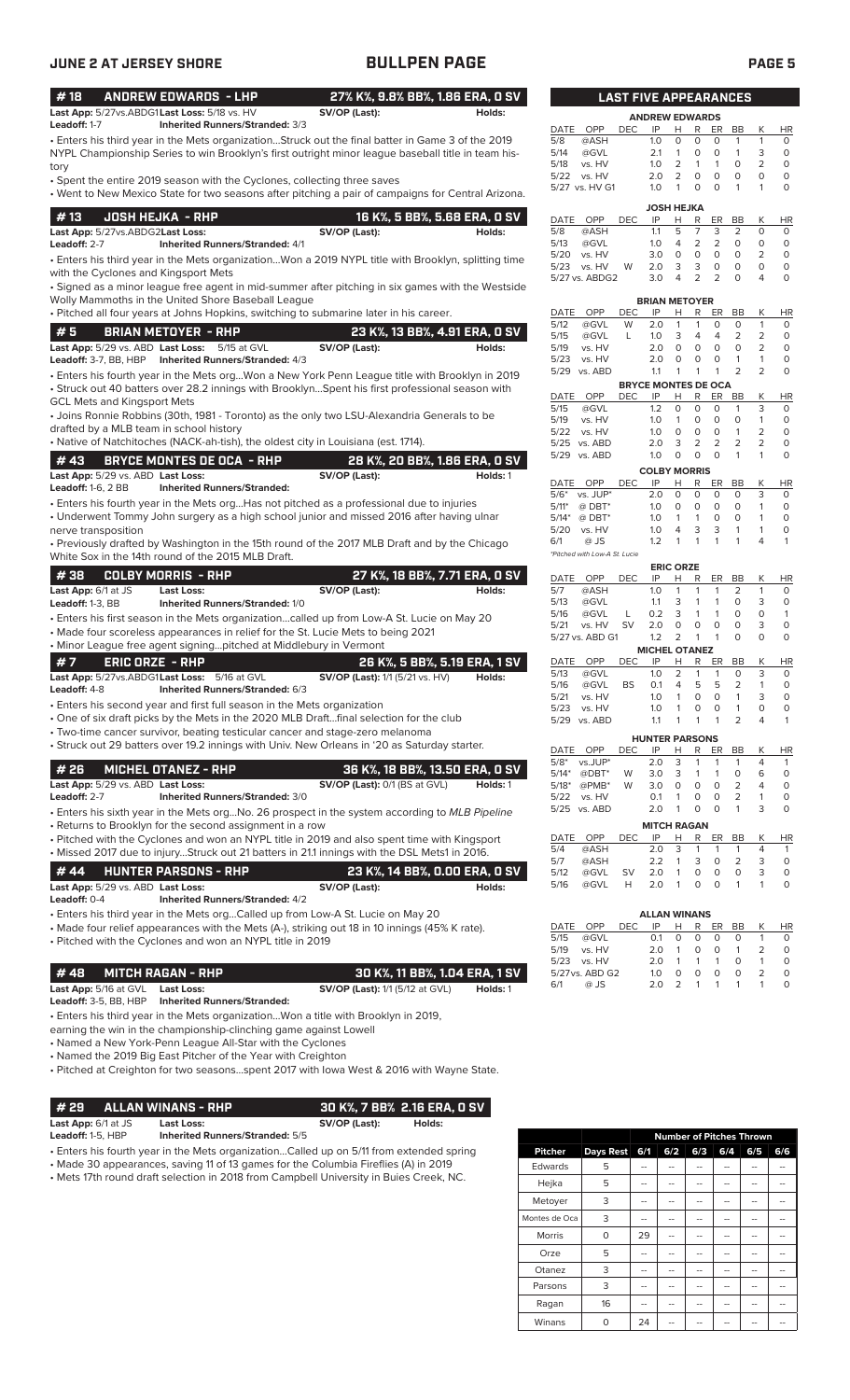## **JUNE 2 AT JERSEY SHORE HIGH/LOW & CHARTS PAGE 6**

| INDIVIDUAL PITCHING HIGHS                                                      |
|--------------------------------------------------------------------------------|
|                                                                                |
|                                                                                |
| Most Home Runs Allowed, Game 2 (4x, last: Jaison Vilera, 5/15 at Greenville)   |
|                                                                                |
| Most Strikeouts, Game, Reliever4 (6x, last: Colby Morris, 6/1 at Jersey Shore) |
|                                                                                |
|                                                                                |
| Longest Losing Streak3 games (Oscar Rojas, Jaison Vilera 5/5-present)          |
|                                                                                |
| Most Innings Pitched, Reliever 3.0 (2x, Josh Hejka, 5/27 vs. Aberdeen)         |
|                                                                                |
| Most Consecutive Scoreless Inn., Reliever  8.2 (Mitch Ragan 5/4-present)       |

| <b>TEAM PITCHING HIGHS</b>                                                |  |
|---------------------------------------------------------------------------|--|
|                                                                           |  |
|                                                                           |  |
|                                                                           |  |
|                                                                           |  |
|                                                                           |  |
|                                                                           |  |
|                                                                           |  |
|                                                                           |  |
|                                                                           |  |
|                                                                           |  |
|                                                                           |  |
|                                                                           |  |
| Most Walks Allowed, Extra Innings 2 (5/23 vs. Hudson Valley - 12 innings) |  |
|                                                                           |  |
|                                                                           |  |
| Most Pitchers Used, Extra Innings5 (5/23 vs. Hudson Valley - 12 innings)  |  |

|                   |                          |                             | <b>TEAM MISCELLANEOUS</b>                                                        |  |  |  |  |  |  |
|-------------------|--------------------------|-----------------------------|----------------------------------------------------------------------------------|--|--|--|--|--|--|
|                   |                          |                             |                                                                                  |  |  |  |  |  |  |
|                   |                          |                             | Longest Game, Time, Extra-Inning Game 3:24 (5/23 vs. Hudson Valley - 12 innings) |  |  |  |  |  |  |
|                   |                          |                             | Shortest Game, Time, Nine-Inning Game  2:20 (5/18 vs. Hudson Valley)             |  |  |  |  |  |  |
|                   |                          |                             |                                                                                  |  |  |  |  |  |  |
|                   |                          |                             |                                                                                  |  |  |  |  |  |  |
|                   |                          |                             |                                                                                  |  |  |  |  |  |  |
|                   |                          |                             |                                                                                  |  |  |  |  |  |  |
|                   |                          |                             |                                                                                  |  |  |  |  |  |  |
|                   |                          |                             |                                                                                  |  |  |  |  |  |  |
|                   |                          |                             |                                                                                  |  |  |  |  |  |  |
|                   |                          |                             |                                                                                  |  |  |  |  |  |  |
|                   |                          |                             |                                                                                  |  |  |  |  |  |  |
|                   | OUTFIELD ASSISTS (7)     |                             | <b>RECORD BREAKDOWN</b>                                                          |  |  |  |  |  |  |
| <b>NAME</b>       | <b>TOTAL</b>             | (LAST)                      |                                                                                  |  |  |  |  |  |  |
| Duplantis         | 4                        | 5/13 at GVL                 |                                                                                  |  |  |  |  |  |  |
| Ashford<br>Molina | 1<br>1                   | 5/25 vs. ABD<br>5/21 vs. HV |                                                                                  |  |  |  |  |  |  |
| Winaker           | 1                        | 5/6 at ASH                  |                                                                                  |  |  |  |  |  |  |
|                   |                          |                             |                                                                                  |  |  |  |  |  |  |
|                   |                          |                             |                                                                                  |  |  |  |  |  |  |
|                   |                          |                             |                                                                                  |  |  |  |  |  |  |
|                   |                          |                             |                                                                                  |  |  |  |  |  |  |
|                   |                          |                             |                                                                                  |  |  |  |  |  |  |
|                   |                          |                             |                                                                                  |  |  |  |  |  |  |
|                   | UNIFORM RECORDS          |                             |                                                                                  |  |  |  |  |  |  |
| <b>Home White</b> |                          | $0 - 2$                     |                                                                                  |  |  |  |  |  |  |
|                   |                          |                             |                                                                                  |  |  |  |  |  |  |
| <b>Road Gray</b>  | $5 - 7$                  |                             |                                                                                  |  |  |  |  |  |  |
|                   |                          |                             |                                                                                  |  |  |  |  |  |  |
|                   | <b>Championship Gold</b> | $3 - 5$                     |                                                                                  |  |  |  |  |  |  |
|                   |                          |                             |                                                                                  |  |  |  |  |  |  |
|                   |                          |                             |                                                                                  |  |  |  |  |  |  |
|                   |                          |                             |                                                                                  |  |  |  |  |  |  |
|                   |                          |                             | Do Not Allow a Home Run 4-3                                                      |  |  |  |  |  |  |
|                   |                          |                             | Hit More Home Runs  4-1                                                          |  |  |  |  |  |  |
|                   |                          |                             | Opponent Hits More HRs1-8                                                        |  |  |  |  |  |  |
|                   |                          |                             |                                                                                  |  |  |  |  |  |  |
|                   |                          |                             |                                                                                  |  |  |  |  |  |  |
|                   |                          |                             |                                                                                  |  |  |  |  |  |  |
|                   |                          |                             |                                                                                  |  |  |  |  |  |  |
|                   |                          |                             |                                                                                  |  |  |  |  |  |  |
|                   |                          |                             |                                                                                  |  |  |  |  |  |  |
|                   |                          |                             |                                                                                  |  |  |  |  |  |  |
|                   |                          |                             |                                                                                  |  |  |  |  |  |  |
|                   |                          |                             | Opponent Scores First3-9                                                         |  |  |  |  |  |  |
|                   |                          |                             |                                                                                  |  |  |  |  |  |  |
|                   |                          |                             |                                                                                  |  |  |  |  |  |  |
|                   |                          |                             |                                                                                  |  |  |  |  |  |  |
|                   |                          |                             |                                                                                  |  |  |  |  |  |  |
|                   |                          |                             |                                                                                  |  |  |  |  |  |  |
|                   |                          |                             |                                                                                  |  |  |  |  |  |  |
|                   |                          |                             | Last Game of Series  2-1                                                         |  |  |  |  |  |  |
|                   |                          |                             |                                                                                  |  |  |  |  |  |  |
|                   |                          |                             |                                                                                  |  |  |  |  |  |  |
|                   |                          |                             |                                                                                  |  |  |  |  |  |  |
|                   | <b>EJECTIONS</b>         |                             |                                                                                  |  |  |  |  |  |  |
| Name              | <b>Umpire</b>            | Date                        |                                                                                  |  |  |  |  |  |  |
|                   |                          |                             |                                                                                  |  |  |  |  |  |  |

| Name | <b>Umpire</b> | Date |
|------|---------------|------|
|      |               |      |

| <b>MISC. WINS</b>                      |
|----------------------------------------|
| Come from Behind Wins  3 (5/23 vs. HV) |
| Wins in Last At-Bat 1(5/23 vs. HV)     |
| Walk-off Wins  1(5/23 vs. HV)          |

| Most Home Runs, Game1 (23 players, last: Adrian Hernandez 6/1 at Jersey Shore) |
|--------------------------------------------------------------------------------|
| Home Runs, Consecutive Games Three games (Ronny Mauricio, 5/7-5/11)            |
|                                                                                |
|                                                                                |
|                                                                                |
|                                                                                |
|                                                                                |
|                                                                                |
|                                                                                |
|                                                                                |
| Most Stolen Bases, Game  1 (8x, last: Ronny Mauricio, 5/23 vs. Hudson Valley)  |
| <b>TEAM BATTING HIGHS</b>                                                      |
|                                                                                |
|                                                                                |
|                                                                                |
|                                                                                |
|                                                                                |
|                                                                                |
|                                                                                |
|                                                                                |
|                                                                                |
|                                                                                |
|                                                                                |
|                                                                                |
|                                                                                |
|                                                                                |
|                                                                                |
|                                                                                |
|                                                                                |
|                                                                                |
|                                                                                |
|                                                                                |
|                                                                                |

Longest Hitting Streak ................................................................12 (Ronny Mauricio, 5/4-5/20) Most Runs, Game ..................................................... 4 (Antoine Duplantis, 5/16 at Greenville) Most Hits, Game.. ...........................................4 (2x, last: Brett Baty, 5/19 vs. Hudson Valley) Most RBI, Game ..............................................4 (3x, last Brett Baty, 5/20 vs. Hudson Valley)

**INDIVIDUAL BATTING HIGHS**

**FIELDING**

Most Errors, Team, Game...............................................................................6 (5/7 at Asheville) .<br>2 (Baty, Mauricio, Tiberi, 5/7 at Asheville)<br>e........................... 3 (5/19 vs. Hudson Valley) Most Double Plays Turned, Nine-Inning Game.......................... 3 (5/19 vs. Hudson Valley) Consecutive Errorless Games, Team.

### **STARTERS BY POSITION**

**C-** Senger (9), Uriarte (6), Mena (4), Alvarez (3)

- **1B-** Genord (17), Ritter (2), Winaker (2), Bohanek (1)
- **2B-** Ritter (14), Walters (6), Tiberi (1), Struble (1)
- **3B-** Baty (16), Tiberi (6)
- **SS-** Mauricio (17), Walters (3), Bohanek (2)
- **LF-** Duplantis (16), Tiberi (4), Winaker (1), Ashford (1)
- **CF-** Mangum (8), Hernandez (6), Molina (3), Ota (2), Duplantis (2), Ashford (1)

**RF-** Molina (8), Winaker (4), Hernandez (4), Ashford (4), Struble (1), Ota (1)

**DH-** Baty (3), Tiberi (3), Alvarez (2), Mauricio (2), Genord (2), Hernandez (2), Senger (2), Mena (2), Ritter (1), Bohanek (1), Mangum (1), Walters (1)

**STARTERS BY BATTING ORDER**

**1st -** Duplantis (18), Mangum (2), Struble (1), Ashford (1)

**2nd -** Mangum (5), Bohanek (4), Winaker (4), Ashford (3), Mauricio (3), Walters (2), Tiberi (1)

**3rd -** Mauricio (16), Baty (6)

**4th-** Baty (13), Ritter (6), Alvarez (2), Genord (1)

**5th-** Ritter (8), Senger (4), Alvarez (3), Genord (3), Ota (2), Hernandez (1), Ashford (1)

**6th-** Genord (7), Senger (3), Ritter (3), Winaker (2), Hernandez (2), Ota (1), Tiberi (1), Mena (1), Uriarte (1), Ashford (1)

**7th-** Genord (8), Tiberi (4), Senger (3), Uriarte (3), Walters (1), Winaker (1), Mena (1), Hernandez (1)

**8th-** Tiberi (8), Hernandez (5), Walters (4), Mena (3), Senger (1), Uriarte (1)

**9th-** Molina (11), Hernandez (3), Walters (3), Mangum (2), Uriarte (1), Struble (1), Mena (1)

|             | <b>CATCHERS STEALING</b> |     |     | <b>MULTI-RUN INNINGS</b> |              |                  |  |  |  |
|-------------|--------------------------|-----|-----|--------------------------|--------------|------------------|--|--|--|
| <b>Name</b> | СS                       | АТТ | PCT | Runs                     | <b>Times</b> | Last             |  |  |  |
| Alvarez     |                          | 3   | 0%  | 6                        |              | 7th, 5/20 vs. HV |  |  |  |
| Mena        |                          | フ   | 0%  | 5                        |              | 6th, 5/20 vs. HV |  |  |  |
| Senger      |                          | 10  | 20% | 3                        | 9            | 8th, 6/1 at JS   |  |  |  |
| Uriarte     | 6                        | 10  | 50% |                          | 17           | 2nd, 6/1 at JS   |  |  |  |
| Team        | 8                        | 26  | 31% |                          |              |                  |  |  |  |

|              |    |   |    | 4  | ÆŦ | R                                     | $\overline{7}$ | -89 |  | 10+ TOTALS |
|--------------|----|---|----|----|----|---------------------------------------|----------------|-----|--|------------|
| OPPONENTS 16 |    |   |    |    |    | 14   18   22   12   12   9   24   2 3 |                |     |  | 132        |
| <b>BKLYN</b> | 13 | 8 | 10 | 13 | 11 | 13                                    | 13             | 16  |  | 108        |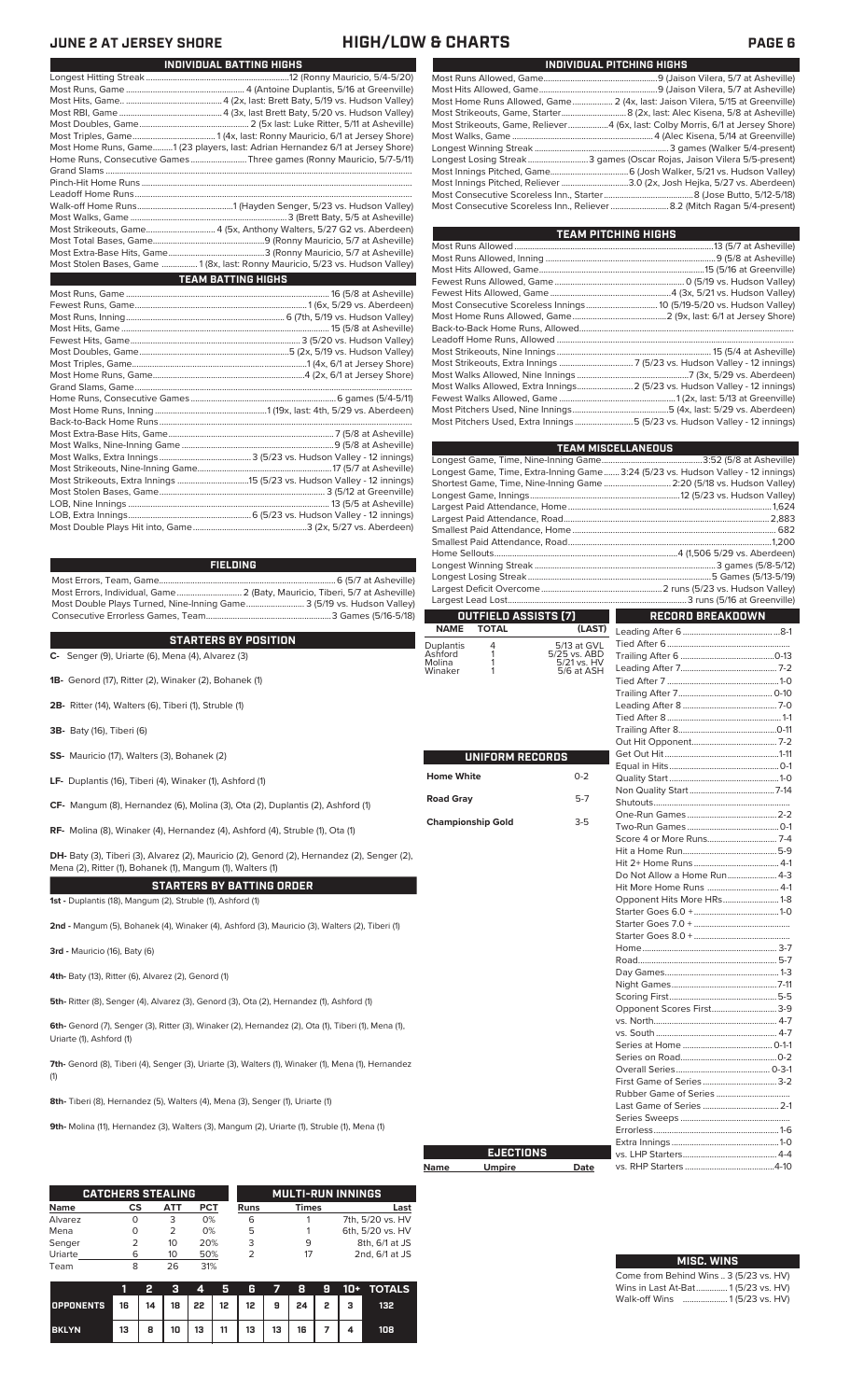# **JUNE 2 AT JERSEY SHORE GAME BY GAME RESULTS PAGE 7**

|              | <b>GAME-BY-GAME RESULTS</b> |                                              |                |           |                  |                   |                  |                                                                         |                                    |                             |              |                   |
|--------------|-----------------------------|----------------------------------------------|----------------|-----------|------------------|-------------------|------------------|-------------------------------------------------------------------------|------------------------------------|-----------------------------|--------------|-------------------|
| <b>DATE</b>  | GM#                         | <b>OPPONENT</b>                              | W-L/TIME SCORE |           | <b>RECORD</b>    | POSITION          | GA/GB            | <b>WINNING PITCHER</b>                                                  | <b>LOSING PITCHER</b>              | <b>SAVE</b>                 | <b>TIME</b>  | <b>ATTENDANCE</b> |
| 5/4          | $\mathbf{1}$                | at Asheville                                 | W              | $8 - 2$   | $1 - 0$          | T <sub>1st</sub>  | $^{\rm +1}$      | Josh Walker (1-0)                                                       | Blair Henley (0-1)                 |                             | 3:16         | 1,200             |
| 5/5          | $\overline{2}$              | at Asheville                                 | L              | $6-1$     | $1 - 1$          | T <sub>2</sub> nd | $-1$             | Chandler Casey (1-0)                                                    | Jose Butto (1-0)                   |                             | 3:26         | 1,200             |
| 5/6          | 3                           | at Asheville                                 | L              | $11 - 4$  | $1 - 2$          | T3rd              | $-2$             | Matt Ruppenthal (1-0)                                                   | Oscar Rojas (0-1)                  |                             | 3:10         | 1,200             |
| 5/7          | 4                           | at Asheville                                 | L              | $13 - 7$  | $1 - 3$          | T3rd              | -3               | R.J. Freure (1-0)                                                       | Jaison Vilera (0-1)                |                             | 3:44         | 1,200             |
| 5/8          | 5                           | at Asheville                                 | W              | $16-12$   | $2 - 3$          | T3rd              | -3               | Alec Kisena (1-0)                                                       | Juan Pablo Lopez (1-0)             |                             | 3:52         | 1,200             |
| 5/9          |                             | at Asheville                                 |                |           |                  |                   |                  | Cancelled due to non-COVID-related illness                              |                                    |                             |              |                   |
| 5/10         |                             | OFF DAY                                      |                |           |                  |                   |                  |                                                                         |                                    |                             |              |                   |
| 5/11         | 6                           | at Greenville                                | W              | $6-1$     | $3-3$            | 2 <sub>nd</sub>   | $-2.5$           | Josh Walker (2-0)                                                       | Jay Groome (0-2)                   |                             | 3:00         | 1,995             |
| 5/12         | 7                           | at Greenville                                | W              | $3 - 2$   | $4 - 3$          | 2 <sub>nd</sub>   | $-1.5$           | Brian Metoyer (1-0)                                                     | Yusniel Padron-Artilles (0-2)      | Mitch Ragan (1)             | 3:14         | 1,819             |
| 5/13         | 8                           | at Greenville                                | L              | $8 - 2$   | $4 - 4$          | 2 <sub>nd</sub>   | $-2.5$           | Chris Murphy (1-1)                                                      | Oscar Rojas (0-2)                  |                             | 3:21         | 2,485             |
| 5/14         | 9                           | at Greenville                                | L              | $5-1$     | $4 - 5$          | 4th               | $-2.5$           | Brayan Bello (2-0)                                                      | Alec Kisena (1-1)                  |                             | 2:54         | 2,732             |
| 5/15         | 10                          | at Greenville                                | L              | $8 - 4$   | $4-6$            | 4th               | $-3.5$           | Yorvin Pantoja (1-0)                                                    | Brian Metoyer (1-1)                |                             | 2:52         | 2,883             |
| 5/16         | 11                          | at Greenville                                | L              | $10-9$    | $4 - 7$          | 4th               | $-3.5$           | Jake Wallace (1-0)                                                      | Eric Orze (0-1)                    |                             | 3:09         | 2,818             |
| 5/17         |                             | OFF DAY                                      |                |           |                  |                   |                  |                                                                         |                                    |                             |              |                   |
| 5/18         | 12                          | <b>Hudson Valley</b>                         | L              | $4-3$     | $4 - 8$          | 5th               | $-4.5$           | Zach Greene (1-1)                                                       | Andrew Edwards (0-1)               |                             | 2:29         | 1,315             |
| 5/19         | 13                          | <b>Hudson Valley</b>                         | W              | $14-0$    | $5-8$            | 5th               | $-3.5$           | Allan Winans (1-0)                                                      | Jhony Brito (0-1)                  |                             | 3:01         | 810               |
| 5/20         | 14                          | <b>Hudson Valley</b>                         | L              | $6-1$     | 5-9              | 5th               | $-3.5$           | Luis Medina (2-0)                                                       | Jaison Vilera (0-2)                |                             | 2:42         | 682               |
| 5/21         | 15                          | <b>Hudson Valley</b>                         | W              | $4-1$     | 6-9              | 5th               | $-3.5$           | Josh Walker (3-0)<br>Ken Waldichuk (1-0)                                | Josh Maciejewski (2-1)             | Eric Orze (1)               | 2:33         | 998               |
| 5/22<br>5/23 | 16<br>17                    | <b>Hudson Valley</b><br><b>Hudson Valley</b> | L<br>W         | $5-3$     | $6-10$<br>$7-10$ | 5th               | $-4.5$<br>$-3.5$ |                                                                         | Cam Opp (0-1)<br>Zach Greene (1-2) |                             | 3:14<br>3:24 | 1,624<br>1,261    |
| 5/24         |                             | OFF DAY                                      |                | $6-5(12)$ |                  | 5th               |                  | Josh Hejka (1-0)                                                        |                                    |                             |              |                   |
| 5/25         | 18                          | Aberdeen                                     | L              | $8-1$     | $7 - 11$         | 5th               | $-4.5$           | Drew Rom (2-0)                                                          | Oscar Rojas (0-3)                  |                             | 2:52         | 861               |
| 5/26         | 19                          | Aberdeen                                     |                |           |                  |                   |                  | 5/26 game postponed due to rain, makeup scheduled for doubleheader 5/27 |                                    |                             |              |                   |
| 5/27         | 19                          | Aberdeen                                     | L              | $6-2(7)$  | $7-12$           | 5th               | $-5.5$           | Grayson Rodriguez (3-0)                                                 | Jaison Vilera (0-3)                |                             | 2:14         |                   |
|              | 20                          | Aberdeen                                     | L              | $10-1(7)$ | $7-13$           | 5th               | $-6.5$           | Morgan McSweeney (2-0)                                                  | Cam Opp (0-2)                      |                             | 2:37         | 926               |
| 5/28         | 21                          | Aberdeen                                     |                |           |                  |                   |                  | 5/28 game postponed due to rain, makeup scheduled for doubleheader 8/25 |                                    |                             |              |                   |
| 5/29         | 21                          | Aberdeen                                     | L              | $4-1$     | $7-14$           | 5th               | $-7.5$           | <b>Garrett Stallings (3-1)</b>                                          | Alec Kisena (1-2)                  | <b>Connor Gillispie (1)</b> | 2:52         | 1,509             |
| 5/30         | 22                          | Aberdeen                                     |                |           |                  |                   |                  | 5/30 game posted to a later date to be determined                       |                                    |                             |              |                   |
| 5/31         |                             | OFF DAY                                      |                |           |                  |                   |                  |                                                                         |                                    |                             |              |                   |
|              |                             |                                              |                |           |                  |                   |                  | MAY [7-14]                                                              |                                    |                             |              |                   |
| 6/1          | 22                          | at Jersey Shore                              | W              | $11-5$    | $8-14$           | T4th              | $-7.5$           | Jose Butto (1-1)                                                        | Josh Hendrickson (0-1)             |                             | 3:03         | 2,077             |
| 6/2          | 23                          | at Jersey Shore                              | 7:05 p.m.      |           |                  |                   |                  |                                                                         |                                    |                             |              |                   |
| 6/3          | 24                          | at Jersey Shore                              | 7:05 p.m.      |           |                  |                   |                  |                                                                         |                                    |                             |              |                   |
| 6/4          | 25                          | at Jersey Shore                              | 7:05 p.m.      |           |                  |                   |                  |                                                                         |                                    |                             |              |                   |
| 6/5          | 26                          | at Jersey Shore                              | 7:05 p.m.      |           |                  |                   |                  |                                                                         |                                    |                             |              |                   |
| 6/6          | 27                          | at Jersey Shore                              | 1:05 p.m.      |           |                  |                   |                  |                                                                         |                                    |                             |              |                   |
| 6/7          |                             | OFF DAY                                      |                |           |                  |                   |                  |                                                                         |                                    |                             |              |                   |
| 6/8          | 28                          | <b>Hudson Valley</b>                         | 6:30 p.m.      |           |                  |                   |                  |                                                                         |                                    |                             |              |                   |
| 6/9          | 29                          | <b>Hudson Valley</b>                         | 6:30 p.m.      |           |                  |                   |                  |                                                                         |                                    |                             |              |                   |
| 6/10         | 30                          | <b>Hudson Valley</b>                         | 6:30 p.m.      |           |                  |                   |                  |                                                                         |                                    |                             |              |                   |
| 6/11         | 31                          | <b>Hudson Valley</b>                         | 7:00 p.m.      |           |                  |                   |                  |                                                                         |                                    |                             |              |                   |
| 6/12         | 32                          | <b>Hudson Valley</b>                         | 4:00 p.m.      |           |                  |                   |                  |                                                                         |                                    |                             |              |                   |
| 6/13<br>6/14 | 33                          | <b>Hudson Valley</b><br>OFF DAY              | 1:00 p.m.      |           |                  |                   |                  |                                                                         |                                    |                             |              |                   |
| 6/15         | 34                          | at Wilmington                                | 7:05 p.m.      |           |                  |                   |                  |                                                                         |                                    |                             |              |                   |
| 6/16         | 35                          | at Wilmington                                | 7:05 p.m.      |           |                  |                   |                  |                                                                         |                                    |                             |              |                   |
| 6/17         | 36                          | at Wilmington                                | 7:05 p.m.      |           |                  |                   |                  |                                                                         |                                    |                             |              |                   |
| 6/18         | 37                          | at Wilmington                                | 7:05 p.m.      |           |                  |                   |                  |                                                                         |                                    |                             |              |                   |
| 6/19         | 38                          | at Wilmington                                | 6:05 p.m.      |           |                  |                   |                  |                                                                         |                                    |                             |              |                   |
| 6/20         | 39                          | at Wilmington                                | 1:05 p.m.      |           |                  |                   |                  |                                                                         |                                    |                             |              |                   |
| 6/21         |                             | OFF DAY                                      |                |           |                  |                   |                  |                                                                         |                                    |                             |              |                   |
| 6/22         | 40                          | <b>Jersey Shore</b>                          | 6:30 p.m.      |           |                  |                   |                  |                                                                         |                                    |                             |              |                   |
| 6/23         | 41                          | <b>Jersey Shore</b>                          | 6:30 p.m.      |           |                  |                   |                  |                                                                         |                                    |                             |              |                   |
| 6/24         | 42                          | <b>Jersey Shore</b>                          | 6:30 p.m.      |           |                  |                   |                  |                                                                         |                                    |                             |              |                   |
| 6/25         | 43                          | <b>Jersey Shore</b>                          | 7:00 p.m.      |           |                  |                   |                  |                                                                         |                                    |                             |              |                   |
| 6/26         | 44                          | <b>Jersey Shore</b>                          | 6:00 p.m.      |           |                  |                   |                  |                                                                         |                                    |                             |              |                   |
| 6/27         | 45                          | <b>Jersey Shore</b>                          | 4:00 p.m.      |           |                  |                   |                  |                                                                         |                                    |                             |              |                   |
| 6/28         |                             | OFF DAY                                      |                |           |                  |                   |                  |                                                                         |                                    |                             |              |                   |
| 6/29         | 46                          | at Aberdeen                                  | 7:05 p.m.      |           |                  |                   |                  |                                                                         |                                    |                             |              |                   |
| 6/30         | 47                          | at Aberdeen                                  | 7:05 p.m.      |           |                  |                   |                  |                                                                         |                                    |                             |              |                   |
|              |                             |                                              |                |           |                  |                   |                  | <b>JUNE (1-0)</b>                                                       |                                    |                             |              |                   |
| 7/1          | 48                          | at Aberdeen                                  | 7:05 p.m.      |           |                  |                   |                  |                                                                         |                                    |                             |              |                   |
| 7/2          | 49                          | at Aberdeen                                  | 7:05 p.m.      |           |                  |                   |                  |                                                                         |                                    |                             |              |                   |
| 7/3          | 50                          | at Aberdeen                                  | 6:05 pm.       |           |                  |                   |                  |                                                                         |                                    |                             |              |                   |
| 7/4<br>7/5   | 51                          | at Aberdeen<br>OFF DAY                       | 2:05 p.m.      |           |                  |                   |                  |                                                                         |                                    |                             |              |                   |
| 7/6          | 52                          | at Hudson Valley                             | 7:05 p.m.      |           |                  |                   |                  |                                                                         |                                    |                             |              |                   |
| 7/7          | 53                          | at Hudson Valley                             | 7:05 p.m.      |           |                  |                   |                  |                                                                         |                                    |                             |              |                   |
| 7/8          | 54                          | at Hudson Valley                             | 7:05 p.m.      |           |                  |                   |                  |                                                                         |                                    |                             |              |                   |
| 7/9          | 55                          | at Hudson Valley                             | 7:05 p.m.      |           |                  |                   |                  |                                                                         |                                    |                             |              |                   |
| 7/10         | 56                          | at Hudson Valley                             | 6:05 p.m.      |           |                  |                   |                  |                                                                         |                                    |                             |              |                   |
| 7/11         | 57                          | at Hudson Valley                             | 4:35 p.m.      |           |                  |                   |                  |                                                                         |                                    |                             |              |                   |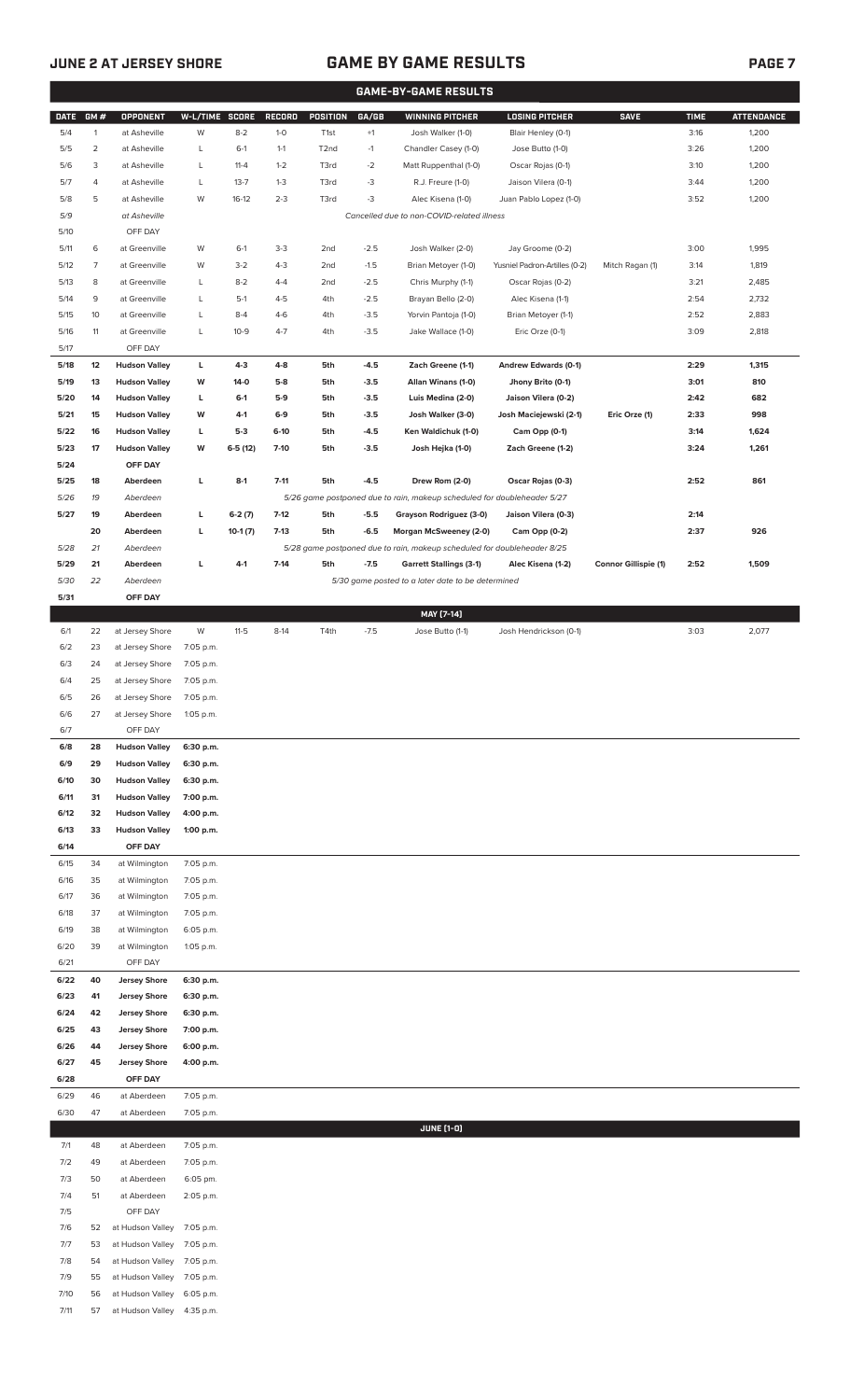# **JUNE 2 AT JERSEY SHORE GAME-BY-GAME PAGE 8**

| <b>DATE</b>  | GM#      | OPPONENT                        |                        | W-L/TIME SCORE RECORD<br>POSITION<br>GA/GB | <b>WINNING PITCHER</b> | <b>LOSING PITCHER</b> | <b>SAVE</b> | <b>TIME</b> | <b>ATTENDANCE</b> |
|--------------|----------|---------------------------------|------------------------|--------------------------------------------|------------------------|-----------------------|-------------|-------------|-------------------|
| 7/12         |          | OFF DAY                         |                        |                                            |                        |                       |             |             |                   |
| 7/13         | 59       | <b>Jersey Shore</b>             | 6:30 p.m.              |                                            |                        |                       |             |             |                   |
| 7/14         | 60       | <b>Jersey Shore</b>             | 6:30 p.m.              |                                            |                        |                       |             |             |                   |
| 7/15         | 61       | <b>Jersey Shore</b>             | 6:30 p.m.              |                                            |                        |                       |             |             |                   |
| 7/16         | 62       | <b>Jersey Shore</b>             | 7:00 p.m.              |                                            |                        |                       |             |             |                   |
| 7/17         | 63       | <b>Jersey Shore</b>             | 6:00 p.m.              |                                            |                        |                       |             |             |                   |
| 7/18         | 64       | <b>Jersey Shore</b>             | 4:00 p.m.              |                                            |                        |                       |             |             |                   |
|              |          |                                 |                        |                                            |                        |                       |             |             |                   |
| 7/19         |          | OFF DAY                         |                        |                                            |                        |                       |             |             |                   |
| 7/20         | 65       | Wilmington                      | 6:30 p.m.              |                                            |                        |                       |             |             |                   |
| 7/21         | 66       | Wilmington                      | 6:30 p.m.              |                                            |                        |                       |             |             |                   |
| 7/22         | 67       | Wilmington                      | 6:30 p.m.              |                                            |                        |                       |             |             |                   |
| 7/23         | 68       | Wilmington                      | 7:00 p.m.              |                                            |                        |                       |             |             |                   |
| 7/24         | 69       | Wilmington                      | 6:00 p.m.              |                                            |                        |                       |             |             |                   |
| 7/25         | 70       | Wilmington                      | 4:00 p.m.              |                                            |                        |                       |             |             |                   |
| 7/26         |          | OFF DAY                         |                        |                                            |                        |                       |             |             |                   |
| $7/27$       | 71       | at Jersey Shore                 | 7:05 p.m.              |                                            |                        |                       |             |             |                   |
| 7/28         | 72       | at Jersey Shore                 | 7:05 p.m.              |                                            |                        |                       |             |             |                   |
| 7/29         | 73       | at Jersey Shore                 | 7:05 p.m.              |                                            |                        |                       |             |             |                   |
| 7/30         | 74       | at Jersey Shore                 | 7:05 p.m.              |                                            |                        |                       |             |             |                   |
| 7/31         | 75       | at Jersey Shore                 | 7:05 p.m.              |                                            |                        |                       |             |             |                   |
|              |          |                                 |                        |                                            | JULY (0-0)             |                       |             |             |                   |
| 8/1          | 76       | at Jersey Shore                 | 1:05 p.m.              |                                            |                        |                       |             |             |                   |
| 8/2          |          | OFF DAY                         |                        |                                            |                        |                       |             |             |                   |
| 8/3          | 77       | <b>Hudson Valley</b>            | 6:30 p.m.              |                                            |                        |                       |             |             |                   |
| 8/4          | 78       | <b>Hudson Valley</b>            | 6:30 p.m.              |                                            |                        |                       |             |             |                   |
| 8/5          | 79       | <b>Hudson Valley</b>            | 6:30 p.m.              |                                            |                        |                       |             |             |                   |
| 8/6          | 80       | <b>Hudson Valley</b>            | 7:00 p.m.              |                                            |                        |                       |             |             |                   |
| 8/7          | 81       | <b>Hudson Valley</b>            | 6:00 p.m.              |                                            |                        |                       |             |             |                   |
| 8/8          |          |                                 |                        |                                            |                        |                       |             |             |                   |
|              | 82       | <b>Hudson Valley</b><br>OFF DAY | 4:00 p.m.              |                                            |                        |                       |             |             |                   |
| 8/9          |          |                                 |                        |                                            |                        |                       |             |             |                   |
| 8/10<br>8/11 | 83<br>84 | at Wilmington<br>at Wilmington  | 7:05 p.m.<br>7:05 p.m. |                                            |                        |                       |             |             |                   |
|              |          |                                 |                        |                                            |                        |                       |             |             |                   |
| 8/12         | 85       | at Wilmington                   | 7:05 p.m.              |                                            |                        |                       |             |             |                   |
| 8/13         | 86       | at Wilmington                   | 7:05 p.m.              |                                            |                        |                       |             |             |                   |
| 8/14         | 87       | at Wilmington                   | 6:05 p.m.              |                                            |                        |                       |             |             |                   |
| 8/15         | 88       | at Wilmington                   | 1:05 p.m.              |                                            |                        |                       |             |             |                   |
| 8/16         |          | OFF DAY                         |                        |                                            |                        |                       |             |             |                   |
| 8/17         | 89       | at Hudson Valley 7:05 p.m.      |                        |                                            |                        |                       |             |             |                   |
| 8/18         | 90       | at Hudson Valley                | 7:05 p.m.              |                                            |                        |                       |             |             |                   |
| 8/19         | 91       | at Hudson Valley                | 7:05 p.m.              |                                            |                        |                       |             |             |                   |
| 8/20         | 92       | at Hudson Valley                | 7:05 p.m.              |                                            |                        |                       |             |             |                   |
| 8/21         | 93       | at Hudson Valley                | 6:05 p.m.              |                                            |                        |                       |             |             |                   |
| 8/22         | 94       | at Hudson Valley                | 4:35 p.m.              |                                            |                        |                       |             |             |                   |
| 8/23         |          | OFF DAY                         |                        |                                            |                        |                       |             |             |                   |
| 8/24         | 95       | Aberdeen                        | 6:30 p.m.              |                                            |                        |                       |             |             |                   |
| 8/25         | 96       | Aberdeen                        | 5:00 p.m.              |                                            |                        |                       |             |             |                   |
|              | 97       | Aberdeen                        | DH                     |                                            |                        |                       |             |             |                   |
| 8/26         | 98       | Aberdeen                        | 6:30 p.m.              |                                            |                        |                       |             |             |                   |
| 8/27         | 99       | Aberdeen                        | 7:00 p.m.              |                                            |                        |                       |             |             |                   |
| 8/28         | 100      | Aberdeen                        | 6:00 p.m.              |                                            |                        |                       |             |             |                   |
| 8/29         | 101      | Aberdeen                        | 4:00 p.m.              |                                            |                        |                       |             |             |                   |
| 8/30         |          | OFF DAY                         |                        |                                            |                        |                       |             |             |                   |
| 8/31         | 102      | Wilmington                      | 6:30 p.m.              |                                            |                        |                       |             |             |                   |
|              |          |                                 |                        |                                            | AUGUST (0-0)           |                       |             |             |                   |
| 9/1          | 103      | Wilmington                      | 6:30 p.m.              |                                            |                        |                       |             |             |                   |
| 9/2          | 104      | Wilmington                      | 6:30 p.m.              |                                            |                        |                       |             |             |                   |
| 9/3          | 105      | Wilmington                      | 7:00 p.m.              |                                            |                        |                       |             |             |                   |
| 9/4          | 106      | Wilmington                      | 6:00 p.m.              |                                            |                        |                       |             |             |                   |
| 9/5          | 107      | Wilmington                      | 4:00 p.m.              |                                            |                        |                       |             |             |                   |
| 9/6          |          | OFF DAY                         |                        |                                            |                        |                       |             |             |                   |
| 9/7          | 108      | at Hudson Valley                | 7:05 p.m.              |                                            |                        |                       |             |             |                   |
| 9/8          | 109      | at Hudson Valley                | 7:05 p.m.              |                                            |                        |                       |             |             |                   |
| 9/9          | 110      | at Hudson Valley                | 7:05 p.m.              |                                            |                        |                       |             |             |                   |
| 9/10         | 111      | at Hudson Valley                | 7:05 p.m.              |                                            |                        |                       |             |             |                   |
| 9/11         | 112      | at Hudson Valley                | 6:05 p.m.              |                                            |                        |                       |             |             |                   |
| 9/12         | 113      | at Hudson Valley                | 4:35 p.m.              |                                            |                        |                       |             |             |                   |
| 9/13         |          | OFF DAY                         |                        |                                            |                        |                       |             |             |                   |
| 9/14         | 114      | <b>Jersey Shore</b>             | 6:30 p.m.              |                                            |                        |                       |             |             |                   |
| 9/15         | 115      | <b>Jersey Shore</b>             | 6:30 p.m.              |                                            |                        |                       |             |             |                   |
| 9/16         | 116      | <b>Jersey Shore</b>             | 6:30 p.m.              |                                            |                        |                       |             |             |                   |
| 9/17         | 117      | <b>Jersey Shore</b>             | 7:00 p.m.              |                                            |                        |                       |             |             |                   |
| 9/18         | 118      | <b>Jersey Shore</b>             | 4:00 p.m.              |                                            |                        |                       |             |             |                   |
| 9/19         | 129      | <b>Jersey Shore</b>             | 1:00 p.m.              |                                            |                        |                       |             |             |                   |

**SEPTEMBER (0-0)**